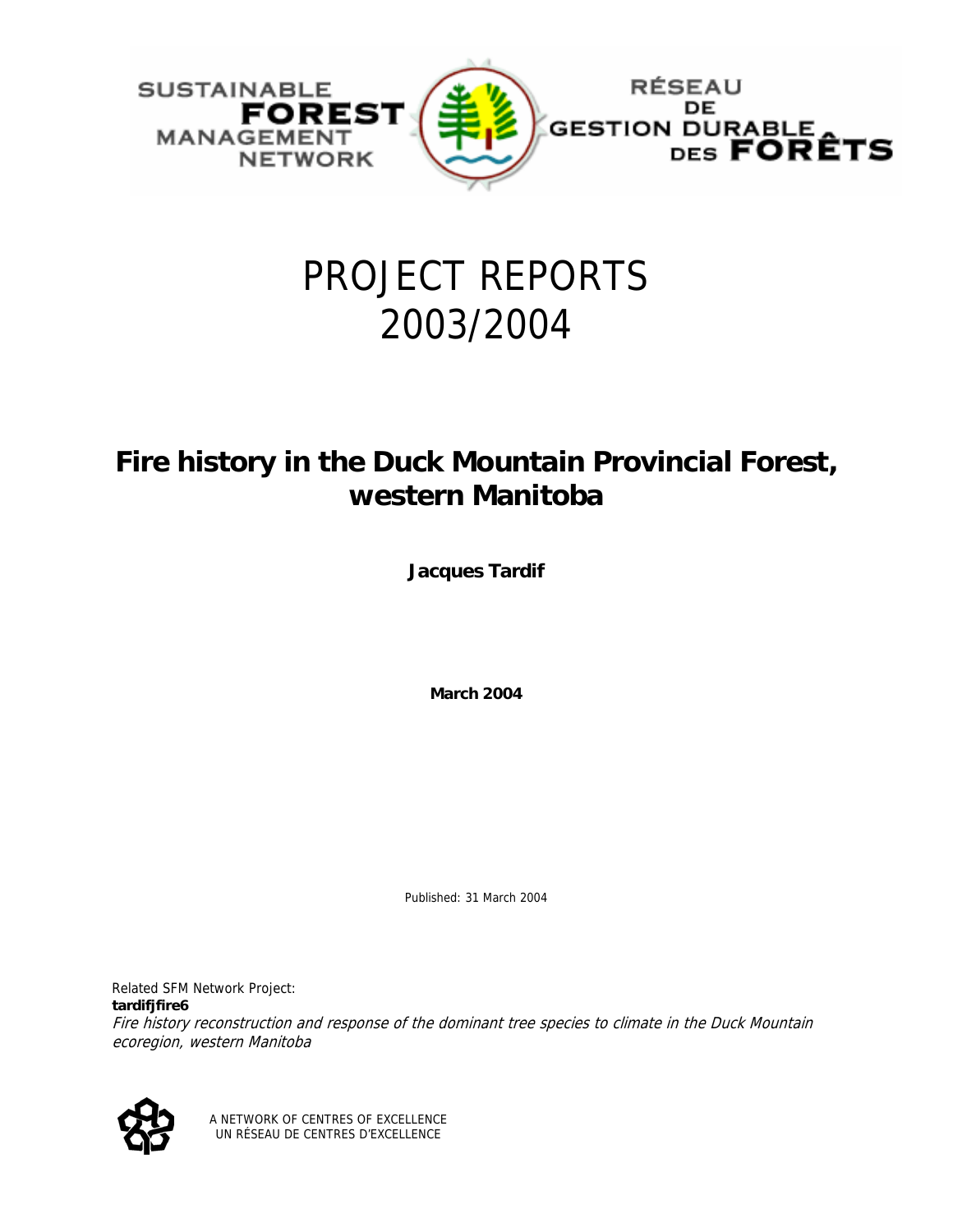# **Project Report 2003/2004**

Project Name: Fire history reconstruction and response of the dominant tree species to climate in the Duck Mountain ecoregion, western Manitoba.

**Project Title**: Fire history in the Duck Mountain Provincial Forest, western Manitoba.

**Author**: Jacques Tardif

**Affiliation**: Centre for Forest Interdisciplinary Research (C-FIR), University of Winnipeg, 515 Portage Avenue, Winnipeg, Manitoba, R3B 2E9. Email: j.tardif@uwinnipeg.ca

**Date**: March 2004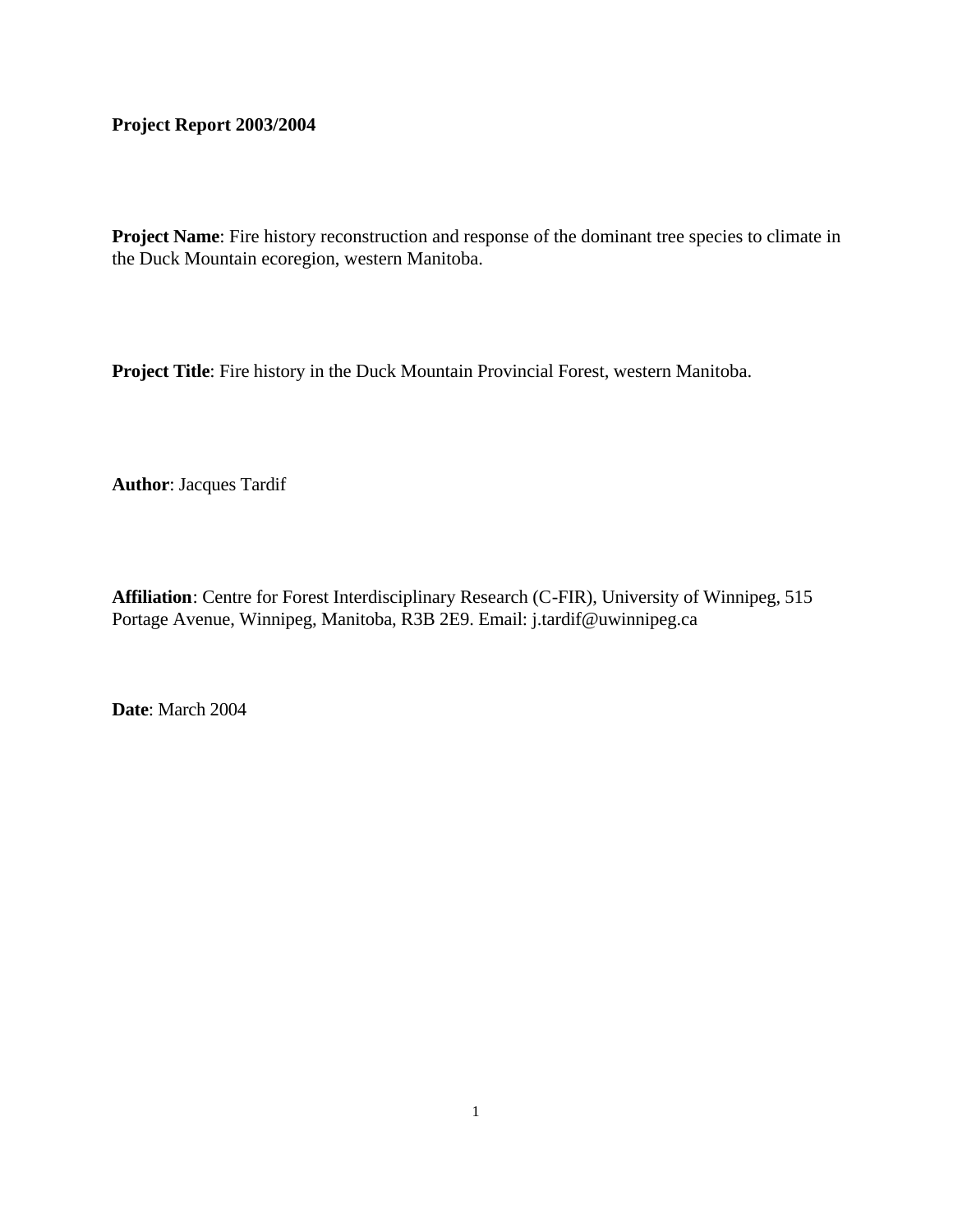### **Executive summary**

Public concerns about the impact of climate change and forestry practices on the Canadian boreal forests have increased in the last decades. The importance of understanding natural disturbances has been emphasized and new ideas integrating natural disturbance dynamics and forest management have emerged. However, large differences exist in the disturbance dynamics across the Canadian boreal forests and these preclude making large sweep generalisations about emulating natural disturbances in forest management. Little research has been conducted in Manitoba with regards to natural disturbances. In this study, we present a 300-year fire history reconstruction for the Duck Mountain Provincial Forest (DMPF) located in the boreal plains of western Manitoba. Standard dendrochronological methods were used and the time-since-fire distribution of forest stands within the DMPF was determined. Our results indicated that the fire cycle in the DMPF has dramatically changed since the early 1700. In the pre-settlement period (1700-1880), which corresponded to the late portion of the Little Ice Age, the fire cycle may have been around 55-years with, on average, up to 1.8% of the area burning each year. Throughout that period, we speculated that large, infrequent fires have occurred in conjunction with prolonged droughts. Such an extreme drought was observed from 1885 to 1895 and coincided with about 83% of the DMPF burning, i.e., an area equal to 283,580 ha. During settlement, numerous small fires were observed at the periphery of the DMPF and were speculated to origin from land clearing. Despite these frequent fires, the length of the fire cycle has increased to about 200 years. On average, about 0.5% of the landscape was burning every year. Since the last major fire to occur in 1961 the length of the fire cycle has been estimated to be over 15,000 years. The year 1961 coincided with the most severe drought in the  $20<sup>th</sup>$  century for that region of Manitoba. At no other time in the 300-year record was there a period of 40-years or so with so little area burned. The impact of fire suppression needs to be further investigated but is speculated to play a major role in the lengthening of the fire cycle. The current time-since-fire distribution and age structure observed in the landscape are probably unprecedented. The imprint of the late  $19<sup>th</sup>$ century fires coupled with settlement and fire suppression have been the dominant forces structuring the ecological processes of today. Our study questions the use of the current state of the DMPF has a benchmark on which to evaluate future anthropogenic impacts. It also emphasize the need to re-introduce larger scale disturbances in the DMPF and questions our ability to cope with potential risk associated with large, infrequent disturbances. The DMPF is unique with respect to i) its isolated nature along the Manitoba escarpment and ii) the existence of a provincial park within its boundaries. While silviculture practices can be adapted to replicate smaller scale disturbances, it may be required to also adapt them to alter the vulnerability to catastrophic fires. In regards to increase risks or uncertainties associated with global warming and fire suppression, managers should explicitly incorporate the risk of large, infrequent catastrophic fires in their long-term management plan. Given the specificity of the DMPF, this may mean establishing firebreaks or controlling fuel build-up. Other alternatives may also be examined. Our next steps will be i) to better quantify the fire cycle using statistical methods that take into account censored data, ii) to assess potential differences in fire cycle due to stand type, elevation, and distance to firebreak features and iii) to evaluate the role that forest harvesting have had in the rejuvenation of the forested landscape.

**Keywords**: Fire history, fire cycle, time-since-fire map, negative exponential model, drought, catastrophic fire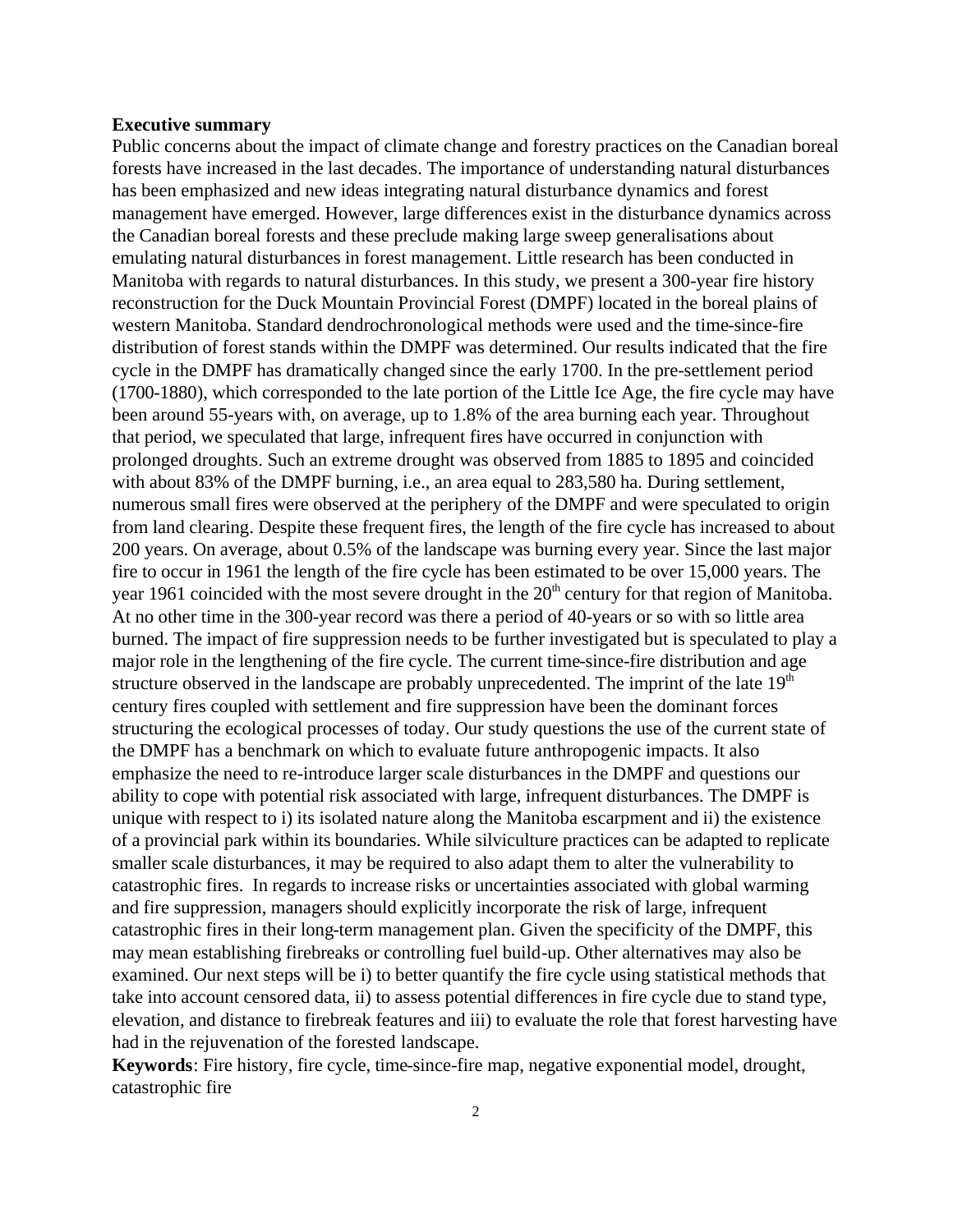# *Introduction*

Worldwide concerns about climate change and its potential impact on the boreal landscape are increasing (Kasischke and Stocks 2000). Predictions about warmer climate leading to shorter fire cycle and increasing forest disturbances have been made. Flannigan and Van Wagner (1991) predicted a possible 46% increase in the area burned across the Canadian boreal forest under a  $2xCO<sub>2</sub>$  scenario. Large regional variations are, however, expected (Bergeron and Flannigan 1995; Weber and Flannigan 1997). Flannigan et al. (2001), using regional General Circulations Models' output, suggested that an increase in dry conditions may occur in both western and central Canada in response to climate warming whereas in the eastern Canadian boreal forest the increase in precipitation may overcome the effect of warming with respect to fire weather severity. However, empirical data from fire history showed that fire frequency and area burned have decreased since the end of the Little Ice Age (~1850) and this both in eastern and western Canada (Johnson et al. 1990; Bergeron and Archambault 1993; Johnson and Larsen 1991; Larsen 1997; Flannigan et al. 1998; Bergeron et al. 2001; Lesieur et al. 2002). Tree-ring based summer drought reconstructions extending back to 1605 AD suggest that changes in the fire regime in eastern and central Canada reflected a northward-displacement of the polar jet stream (Girardin et al. 2002; Girardin et al. in press). Evidence points toward a prominent warming of sea surface temperature along the North Pacific coast (Finney et al. 2000) as a potential cause for the shift in atmospheric circulation (Girardin et al. in press).

Public concerns about forest management practices have also been growing in the past decades (Burton et al. 2003). Policies and practices related to forest management are targeted and many oppose the ideas of clear-cutting, road building and temporary loss of habitats. In industrial landscape, the loss of mature old-growth forests also constitutes a major concern (Franklin 1993). Simultaneously, concepts like ecosystem management (Galindo-Leal and Bunnell 1995) and ecological certification (Lyke 1996; Heaner and Luckert 1998) for timber products are gaining momentum. Demands to integrate recreational and aesthetical values, soil and water resources as well as wildlife and biological diversity into forest management are growing (Perry 1998). As a consequence, the development of forestry practices that take forest ecosystem sustainability into account has become a priority.

A growing interest in the development of management practices that are based on understanding natural disturbance is observed. Natural disturbances in ecological systems are complex and include an array of characteristics such as spatial distribution, frequency, return interval, rotation period, predictability, severity and synergisms that all have to be considered (Pickett and White 1985; Attiwill 1994). In the boreal forests, fires are primarily responsible for the dynamics and maintenance of the habitat mosaic (Heinselman 1973; Rowe and Scotter 1973; Johnson 1992). Many studies showed that fire cycles vary within the Canadian boreal forest and estimates ranged from 50 years in western Canada to 500 years in the east (Foster 1983; Bergeron 1991; Larsen 1997; Johnson et al. 1998; Lesieur et al. 2002). Despite this crucial role, fire suppression has been one of the main goals of forest management in Canada (Ward and Mawdsley 2000). The impact of settlement and fire suppression on the forested landscape of Canada has also led to numerous discussions (Wright 1974; Baker 1992; Weir and Johnson 1998; Miyanishi and Johnson 2001;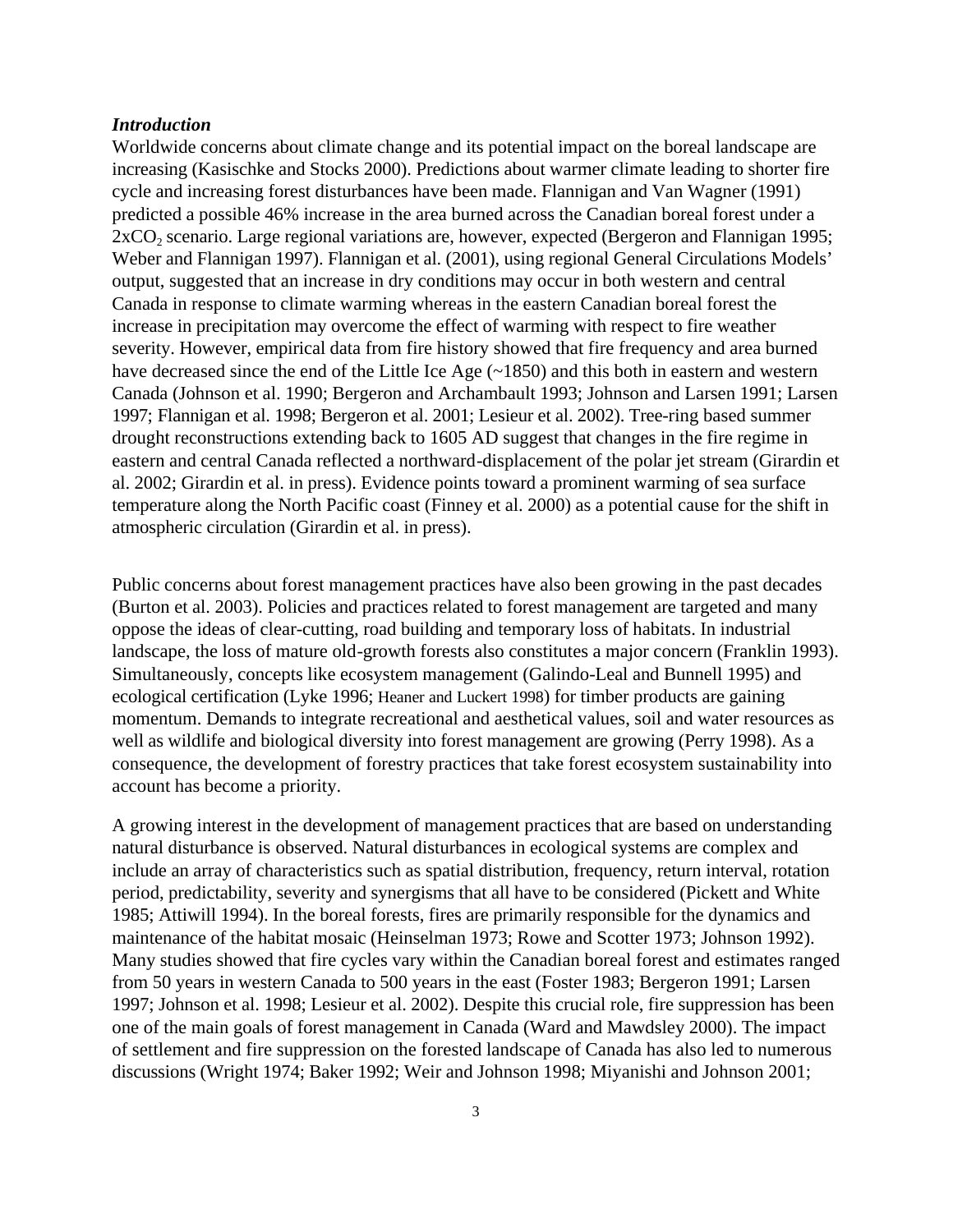Ward et al. 2001; Lefort et al. 2002). More recently, the development of forest harvesting techniques and the onset of large mechanized clearcuts have also dramatically changed the natural disturbance regime of the forest (Harvey and Bergeron 1989).

There is a growing consensus among researchers that, to be sustainable, forest management should be based upon a good understanding of forest dynamics and its natural disturbance regimes (Johnson et al. 1995; Bergeron and Harvey 1997; Gauthier et al. 2002; Johnson et al. 2003). Knowledge of the age-class distribution and the spatial arrangement of forest stands in a natural landscape constitute a key element in the implementation of sustainable forest management (Gauthier et al. 1996). New paradigms have emerged and emulating natural disturbances has been proposed as a way to better maintain biodiversity at the landscape level (Hunter 1993; Attiwill 1994; Gauthier et al. 1996; Bergeron and Harvey 1997; Harvey et al. 2003). This coarse-filter approach to biodiversity necessitates, however, that managers have a clear understanding of natural disturbances such as forest fires and insect outbreaks. Before silvicultural systems that are based on natural dynamics can be developed, natural disturbance regimes must first be defined and understood (Attiwill 1994). Our current understanding of fire dynamics and other disturbances across the Canadian boreal forest is fragmentary and precludes making abusive generalizations (Bergeron et al. 2001; Haeussler and Kneeshaw 2003). Clark (1990) emphasized the need for long-term disturbance history because short-term studies might be biased toward the period of cultural impact as well as toward the anomalous  $20<sup>th</sup>$  century climate.

Today, the forests of central Canada have received little attention compared to other portions of the Canadian boreal forest. This region is, however, believed to form the transition between the eastern and the western Canadian boreal forest (Kurz and Apps 1999). Initial work in the Duck Mountain was conducted by Gill (1930) who was amongst the first Canadian scientist to use dendrochronology as a tool to reconstruct cyclical forest phenomena. The objective of this study was to fully reconstruct the fire history of the Duck Mountain Provincial Forest (DMPF). We wanted to characterize the regional specificity of the DMPF and to identify management opportunities that are in accordance with this specificity. This study constitutes an important step in the interpretation of vegetation development in the DMPF.

# *Methods*

#### *Study Area*

The DMPF (51<sup>0</sup> 39' 58"N and 100<sup>0</sup> 54' 52" W), created in 1906 (Harrison 1934), forms part of the Manitoba Escarpment, which made up the western beach-edge of glacial Lake Agassiz, The escarpment is composed of a series of uplands identified from south to north as the Pembina Mountains, Riding Mountain, Duck Mountain, and the Porcupine Hills. More precisely, the DMPF lies about 58 km northwest of Dauphin. The study area covers about  $3760 \text{ km}^2$  (Kenkel et al. 2004) and has a wide range of altitudes, with the eastern escarpment rising 300-400m in elevation and Baldy Mountain being the highest elevation point at 825 m above sea level (MPB 1973). A particularity of the DMPF is that it includes within its boundary the Duck Mountain Provincial Park (DMPP), which cover an area of  $1424 \text{ km}^2$  and was established in 1961. Classified as a natural park, the DMPP has for objective to preserve ecosystems and maintain biodiversity as well as to accommodate a variety of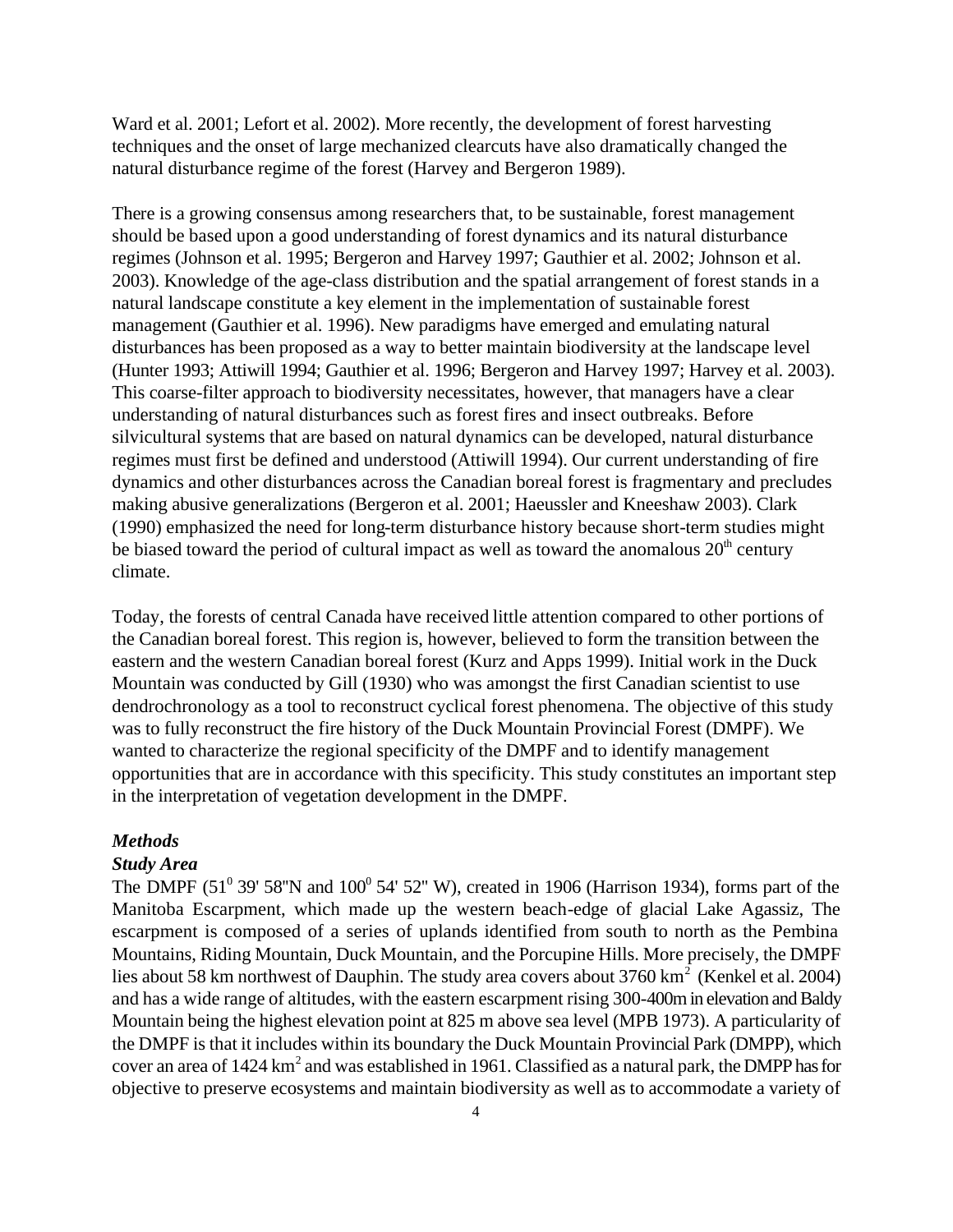recreational opportunities and resource uses (MC 2003). Although 61% of the DMPP land base is available for commercial logging, only a small percentage has been allocated each year (MC 2003).

The DMPF lies within the boreal plains ecoregion and is characterized by a humid micro thermal warm summer climate (Sauchyn and Hadwen 2001). Compared to the surrounding lowlands the plateau has cooler summers and winters and also receives about 50% more precipitation (MPB 1973). At higher elevation the length of the growing season is also reduced by late spring and early autumn frosts (Harrison 1934). The nearest meteorological station located at Swan River indicates mean annual temperature of  $1.6^{\circ}$ C and total annual precipitation of 530.3 mm for the period 1971-2000 (Environment Canada 2003).

Due to its elevation, soil conditions and precipitation abundance, the DMPF is known for its variety of forest community types. Three distinct plant communities, the boreal forests, the deciduous forests and the upland meadows are found (MC 2003). The dominant tree species are trembling aspen (*Populus tremuloides* Michx.), white spruce (*Picea glauca* (Moench) Voss), balsam poplar (*Populus balsamifera* L.), black spruce *(Picea mariana* (Mill.) B. S. P.), paper birch (*Betula papyrifera* Marsh.), jack pine (*Pinus banksiana* Lamb), balsam fir (*Abies balsamea* (L.) Mill.) and tamarack (*Larix laricina* (DuRoi) K. Koch). The upland is mainly dominated by mixed forest and conifer stands (Sauchyn and Hadwen 2001). The trembling aspen forests dominate on the DMPF periphery and on lower portion of the upland region. Many small lakes and streams mark the landscape as well as many black spruce and tamarack dominated wetlands.

The history of the Duck Mountain (DM) is not fully documented (MC 2004). For most of its history, it constituted a barrier to settlement. For early explorers and traders, the DM was a source of furs and a barrier that has to be bypassed. Fort Dauphin, established in 1741 by La Vérendrye, forms one of many forts that were built in sight of the DM (MPB 1973). Selective logging of white spruce in the DM started in the late 1800s following the completion of the Canadian Northern Railway to Swan River in 1899. Homes and barns were built of local logs. At the turn of the century DM became an important source of timber with portable mills located in the DM and fixed mills in Grandview and Swan River (MC 2004). In the early  $19<sup>th</sup>$  century, fires occurring in the DMPF were fought by local people to protect the stands being logged (Stilwell 1988). Some of the most notable fires occurred during the period 1885-1895, which burned almost half of the forested area of the uplands region (Gill 1930). In 1934, most of the timber license lied within the boundary of the DMPF (Harrison 1934). At that time, the DMPF was surrounded by settlement on all sides and its accessibility was considered unusually good (Harrison 1934).

# *Data Sampling and Laboratory Analyses*

Our study started in the summer of 2000 and involved two intensive summers of field sampling and three years of data processing. The method used to reconstruct the fire history followed that outlined by Heinselman (1973) and Johnson and Gutsell (1994). Both air photos and forest inventory maps were reviewed to identify forest fire boundaries in the landscape. Compare to other areas in Manitoba, no proper survey or aerial coverage of the DMPF existed back in 1934 (Harrison 1934) and aerial photograph coverage of the DMPF dated back to 1946-1948. Once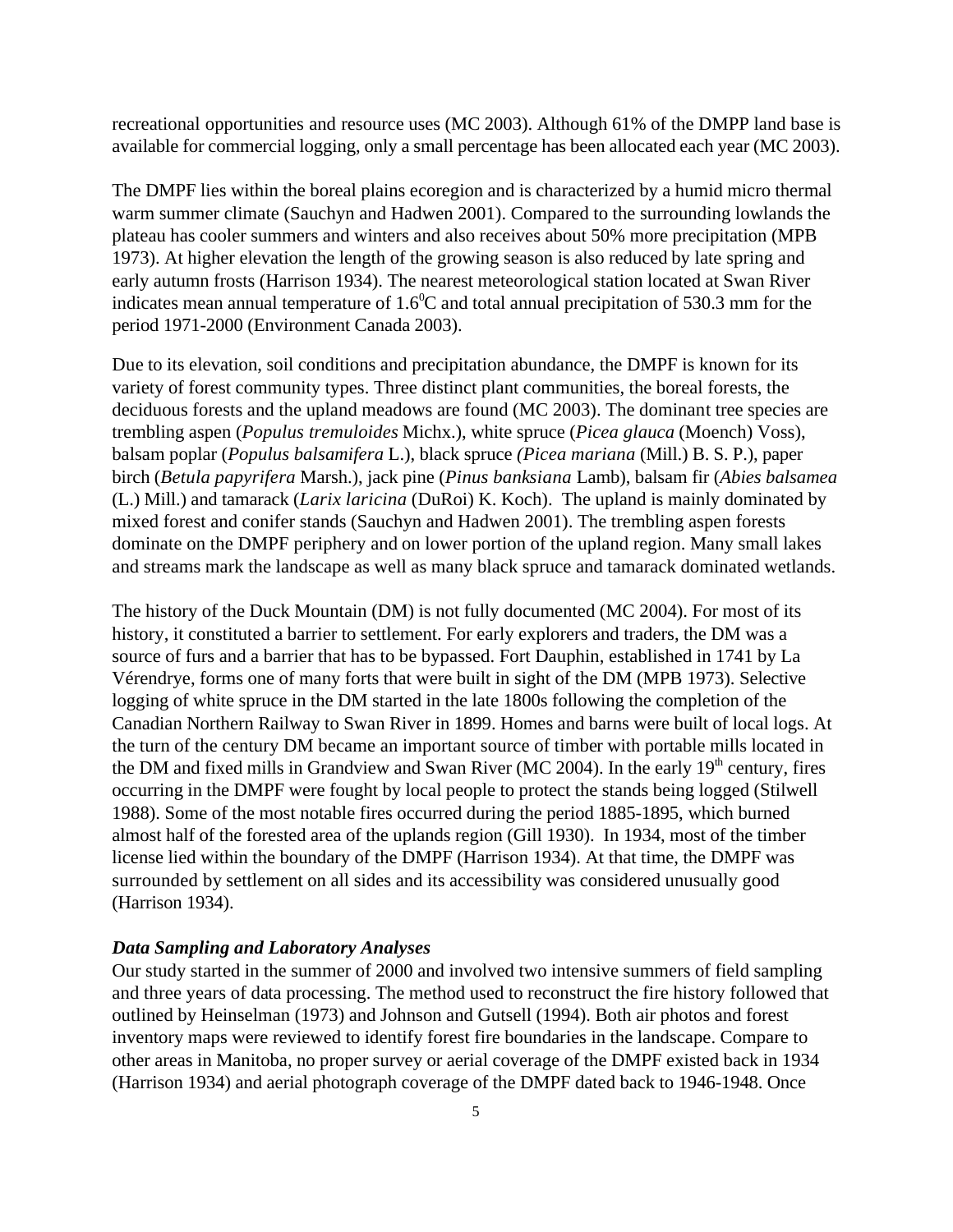potential fire boundaries were identified, a systematic grid of UTM squares (10km by 10km) was overlaid over the DMPF (Fig. 1). Site (forest polygon) selection was constrained by accessibility and a total of 263 fire-sites were located, geo-referenced and sampled.

Time-since-fire dates were obtained for each fire-site by aging dominant trees/species known to regenerate well after fire. The post-fire colonization mechanisms of trembling aspen-balsam poplar-white birch (asexual reproduction within the burn) and, jack pine-black spruce (aerial seed banks within the burn) served to date stand origin (Greene and Johnson 1999). Priority was given to shade-intolerant species like jack pine and trembling aspen, which form even-aged cohorts following forest fires. Other species like white birch, tamarack, black spruce and white spruce were also used because of their greater longevity. At each site, 8-10 trees were sampled and two cores were extracted from opposite direction and close to the ground level using an increment borer. In young site (less than 80 years) only one core per tree was extracted. Four cores were systematically extracted from white birch, a species characterized by numerous missing rings. No attempt to determine the actual position of the root collar was done. Because our sampling mainly involved pioneer species like jack pine and trembling aspen, the dating errors described by DesRochers and Gagnon (1997) for shade-tolerant species were greatly reduced (Gutsell and Johnson 2002). To account for possible dating error due to mislocation of the root collar and/or for coring height, our data are presented in 10-year classes.

In addition to time-since-last-fire, indicators of previous fire were looked for. Each site was searched for fire-scarred trees, snags and down woody debris that were charred or not. Many cross-sections were collected. Snags are often the result of past fire and they can be used to extend back in time both the fire history and reference chronologies (Payette et al. 1989). Priority was given to jack pine snags, which may stand for over 100 years (Dansereau and Bergeron 1993). In many sites, it was thus possible to determine both time-since-last-fire and the time to the previous fire. To characterize each fire-site, ten modified Point Centre Quadrat (PCQ, Cottam and Curtis1956) separated by a pacing distance of 10m were sampled and at each point, the species and diameter of the closest tree in each quadrant was recorded. The data was used to calculate both relative frequency and dominance and to develop an importance value for each species. At each site, a soil pit was dig to classify soil according to texture, drainage, mottles and LFH depths (Zoladeski et al. 1995). This data will not be presented here.

In addition to the 263 fire-sites, 96 checkpoint-sites were sampled to assess the continuity of the time-since-fire across the landscape and/or to locate fire scarred trees and/or other indicators of past fire activity. These were done when a change in stand structure was observed. In these sites, usually three living trees and/or a few snags were sampled. At last, wood samples from 34 wetland sites were obtained from Locky et al. (2003). Logging in the DMPF has occurred since the late  $19<sup>th</sup>$  century and we tried as much as possible to get the time-since-fire date prior to logging. In many areas, traces of logging could be used to determine the age of the forest prior to human disturbance. It is more than probable that we have not identified all early logging activities due to the small-scale practices of the time.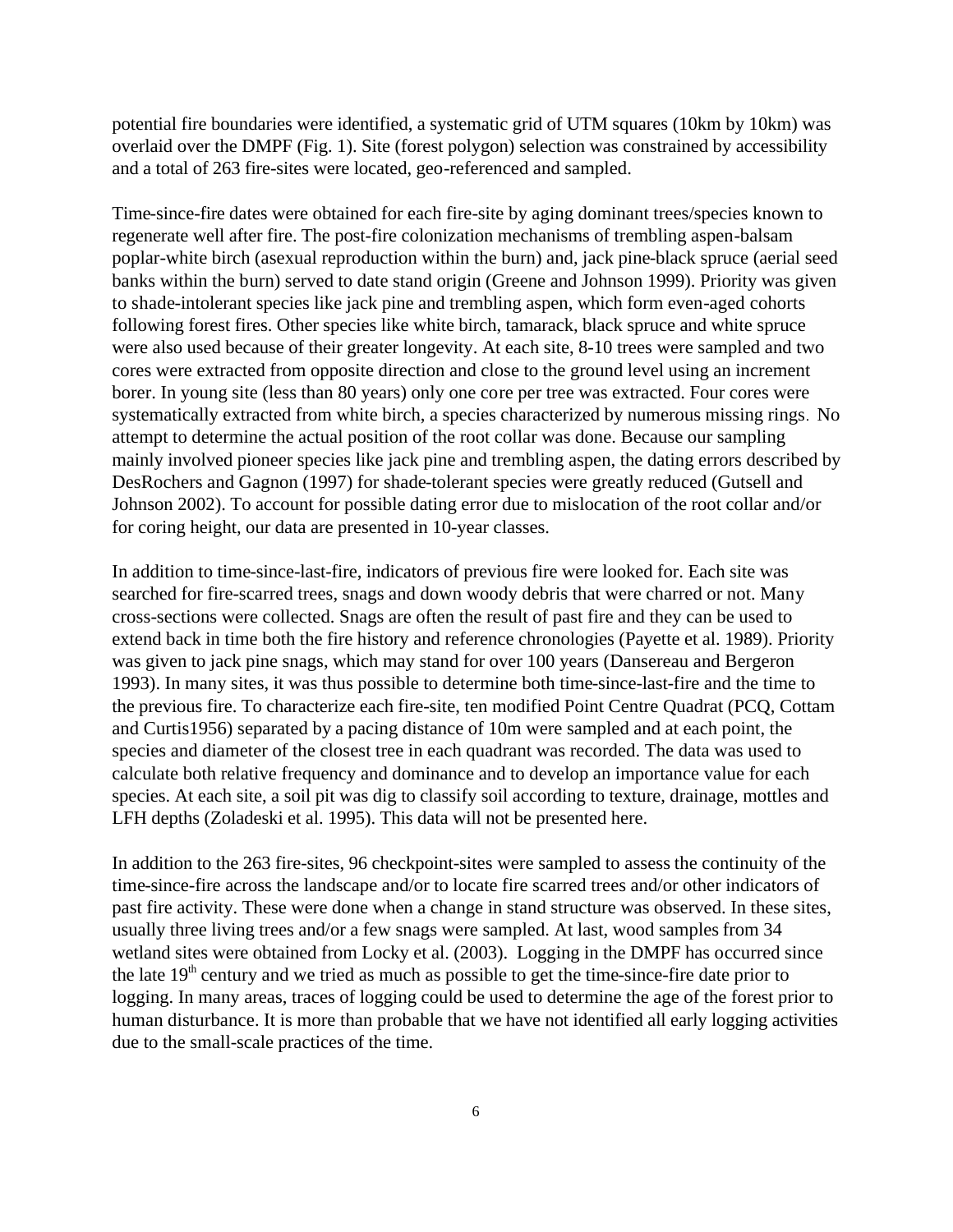All cores and disks were prepared following standard procedures (Johnson and Gutsell 1994). All samples were dried and sanded using progressively finer grits of sandpaper. They were aged by tree-ring counts and visually crossdated using a binocular microscope. Skeleton plots were constructed for every tree species using a variation of the method proposed by Yamaguchi (1991). In the DMPF, both narrow rings and light rings proved to be the best pointer years. White rings (Hoggs 2002; Sutton and Tardif in press) in trembling aspen, balsam polar and white birch were systematically noted but were not totally reliable pointer years because of their speculated relation with the intensity of forest tent caterpillar (*Malacosoma disstria* Hubner) defoliation. Once cross-dated, the rings from the oldest tree from each site were measured to 0.01 mm using a VELMEX measuring system interfaced with a computer. A reference chronology was constructed for each species and made crossdating of dead wood easier. Crossdating was further validated using program COFECHA (Holmes 1983), which calculate cross-correlations to a lag of ten-years between each individual standardized measurement series and a reference chronology. Program COFECHA was also used to help dating dead material that could not readily be visually crossdated.

# *Time-Since-Fire Map and Fire Cycle*

The time-since-fire date for each of the 359 site was either provided by the oldest trees in the overstorey cohort and/or by fire scar date. When samples did not allow determining time-sincefire with confidence the oldest tree was used and provided the minimum time-since-fire. This was mainly observed in old black spruce stands, and from old white spruce stands characterized by second to third generation trembling aspen. In our analysis, time-since-fire dates derived from pioneer species were considered non-censured and those derived from older stands dominated by shade-tolerant species like black spruce and white spruce were considered censored. For the total 359 sites sampled (Fig. 1), 472 fire intervals were generated with 18% considered censored. This information will be considered in later analyses using fire intervals and maximum likelihood survival analysis (Lesieur et al. 2002).

The fire cycle can be estimated using numerous methods (Johnson and Gutsell 1994; Lesieur et al. 2002). In this study, a time-since-fire map was constructed to provide an estimate of the most recent fire in each unit of the landscape. To create this map, our network of 359 sampling points was extended. First, we added the estimated stand initiation date obtained from 443 ground plots sampled during the most recent forest inventory of the DMPF. Second, we also added the estimated stand initiation date for 695 plots obtained from Louisiana Pacific Inc. A total of 1497 points was thus used to construct a time-since-fire map (Fig. 1). Our data was also complemented by the existence of fire records from 1914 and digital fire maps from 1976. Manitoba Conservation provided this fire history data.

Using the time-since-fire dates from these 1497 sampling points, Thiessen polygons were calculated using ArcView GIS 3.3 and no attempt to adjust polygon boundaries to those of the forest inventory was done. Preliminary analyses made it clear that we needed to construct two supplementary time-since-fire maps. The first one aimed at providing a view of the landscape in 1880 and was constructed using time-since-fire dates from 232 points where we had a fire date (90 from this project, 36 from forest inventory and 106 from LP). The second map aimed at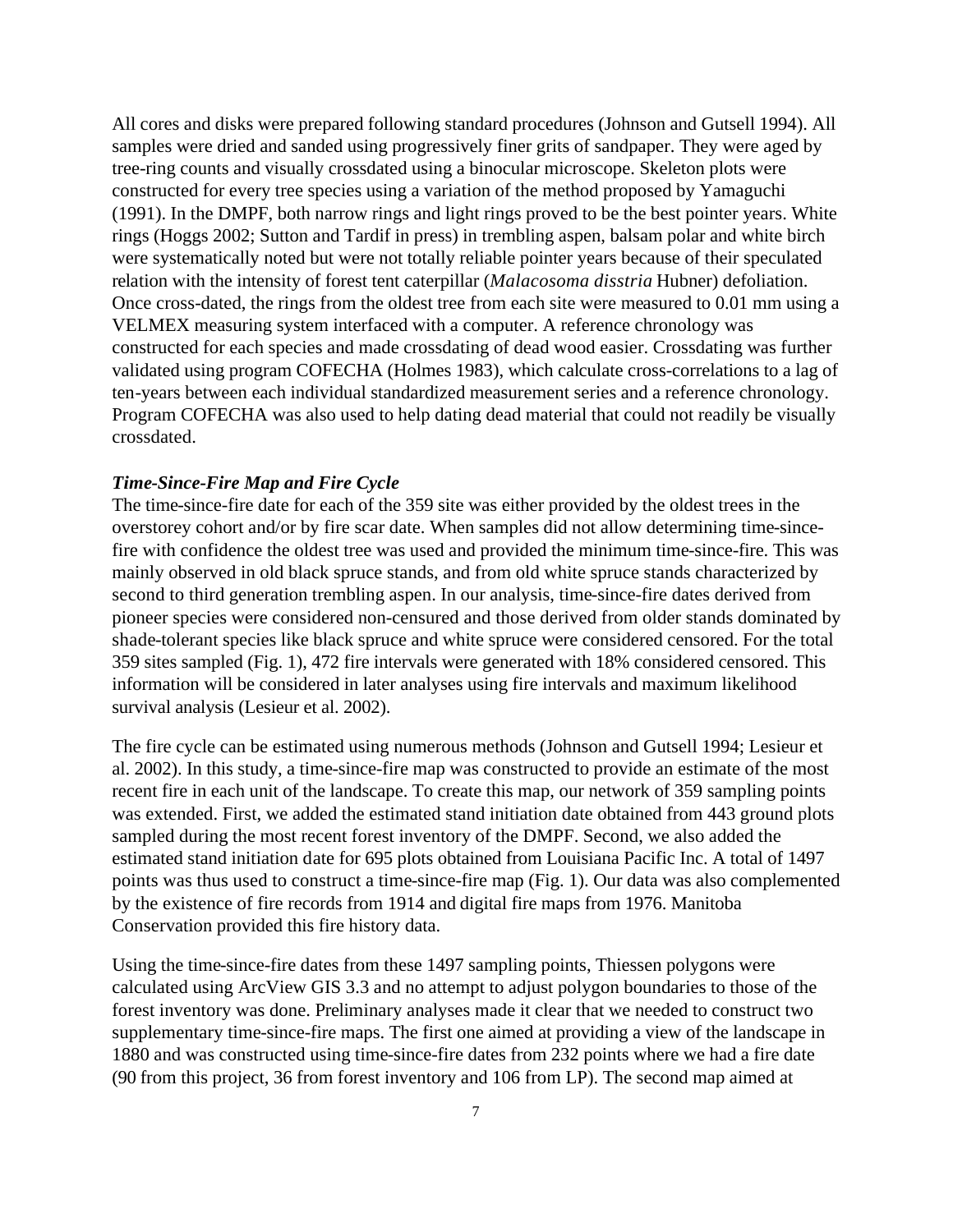providing a view of the landscape in 1900 and was constructed from a total of 1147 points (311 from this project, 319 ground plots and 517 sites from LP). All 1497 points were assumed to have originated from fire and when a site originated from harvesting the previous stand initiation age was used when possible.

The fire cycle can be defined as the number of years required to burn an area equal in size to the study area (Johnson and Gutsell 1994). To determine the fire cycle, either frequency or area data are needed. In this report, area data will be analyzed and the fire cycle will be determined using the negative exponential distribution model (Johnson and Van Wagner 1985). This model implies that the hazard of burning is constant with time and that the age of the forest does not influence its probability of burning. A negative exponential model was thus fit to the homogeneous time periods identified using the reverse cumulative time-since-fire distribution. In our study, censored data did not dominate the distribution and it was assumed that bias originating from the "missing tail" (Fox 1989; Finney 1995) was of minor importance. The parameter b in each of the regression model was estimated using the non-linear regression procedures found in SigmaPlot Version 8.02. As a comparison, we also calculated the fire cycle for the period 1914-2001 using fire history data provided by Manitoba Conservation. The natural fire rotation was calculated by dividing the number of year in the reference period by total area burned over the reference period divided by the study area size (Heinselman 1973). A truncated time-since-fire map (Johnson and Gutsell 1994) based on the 1914-2001 fire records will be presented and analyzed elsewhere.

#### *Results*

# *Stand Origins, Fire Scars and Radial Growth*

The time-since-fire distribution derived from our 359 sites showed that a major recruitment peak occurred in both the 1880 and 1890 decades (Fig. 2). All tree species (stand types) showed this episode of major recruitment. As per 2002, the mean age of the DMPF has been estimated to be  $108 \pm 38$  years (n=359) and compares to the estimation derived from the time-since-fire maps (Table 1). This average age provide an estimate of the general fire cycle of the study area for the entire time period covered including all stands and assuming a constant fire regime.

Looking at the individual species and/or stand type used to determine the time-since-fire distribution, trembling aspen had a mean age of 95 years (std=30, n=167), jack pine had a mean age of 103 year (std=  $23$ , n=107), black spruce had a mean age of 148 years (std=  $52$ , n=49), balsam poplar had a mean age of 127 years (std=  $35$ , n= 13), white birch had a mean age of 124 years (std=53, n=9), eastern larch had a mean age of 135 year (std=42, n=8) and white spruce had a mean age of 153 year (std= 48, n=6). Trembling aspen stands were amongst the youngest sampled (Fig. 2). The oldest stands in the DMPF dated back to the early 1700s and were composed of living black spruce and tamarack tree growing on very moist sites. Some stands composed of old living white spruce and white birch trees were found dating back to the late 1700s. The distribution of jack pine snags also suggests that major fires may have occurred in the early 1700s, the mid 1700s and the early 1800s. Fire scarred trees were found in 19 sites and provided all together 20 different fire dates (Fig. 2e). Fire scars dated back to the early 1750s, the early 1800s, the 1840s, the late 1880s and numerous ones were observed between 1900 and 1950. The fire scar data support the results obtained from the time-since-fire date.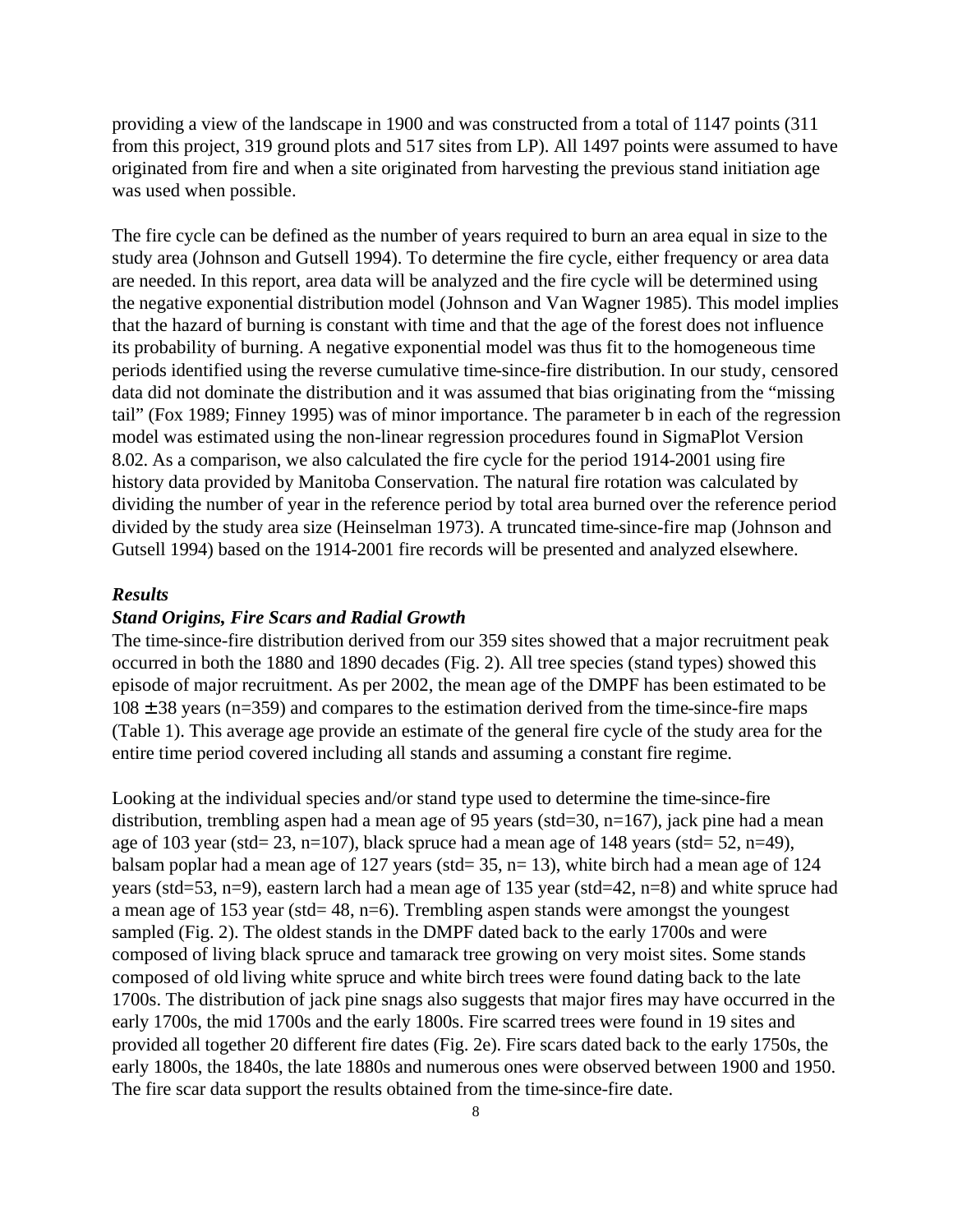The tree-ring chronologies developed for the dominant tree species also indicated that the peak recruitment episode observed at the late 19<sup>th</sup> century coincided with a major fall in radial growth (Fig. 3). Fire scar years in the early 1750s, mid 1840s, 1875, late 1880s also appeared to coincide with period of reduced radial growth. Both jack pine and black spruce chronologies clearly showed prolonged growth depression in the 1750s, early 1800s, 1840s, the mid 1880s, 1930s and the early 1960s. Some of these periods are also visible in both the trembling aspen and the white spruce chronologies.

#### *Time-Since-Fire Distribution*

The time-since-fire map of the DMPF indicated that a large portion of the landscape originated between 1880 and 1899 (Fig. 4). The map derived for 1900 indicates that 83% of the DMPF area burned in that period, i.e., about 283,580 ha (Fig. 5). The time-since-fire map also showed that during the early  $20<sup>th</sup>$  century, numerous small fires were observed at the (southwest) periphery of the DMPF (Fig. 4). The largest fire of the  $20<sup>th</sup>$  century was that of 1961 with about 6% of the DMPF burning. The current vegetation mosaic of the DMPF (Fig. 4) also appears much different than that of the period prior to the catastrophic burns of the 1880s and 1890s (Fig. 6). Despite the lower accuracy of this time-since-fire map, large fires seem to have covered the DMPF in the past.

A quick look at the time-since-fire distribution and its reverse cumulative distribution indicate that our data does not follow a straight line (Fig. 7). A change in slope is characteristic of a mixed fire distribution. A clear break in the reverse cumulative distribution was observed and coincided with the catastrophic fires of the late  $19<sup>th</sup>$  century. Despite the large area burned in that period, a lengthening of the fire cycle can be observed through time. The reverse cumulative distribution indicates that the proportion of the landscape in the younger age classes is relatively low today and that recent burns are rare (Fig. 7). This contrast with the pre-1880 period, which showed larger track of forests being burned in the landscape (Figs. 6 and 7 bottom). All things being equal, this change in slope suggests an alteration of the rate of burn since the early 1700s. Prior to the catastrophic burns of the late 1800s, the fire cycle during the period 1700-1880 was estimated to be 55 years (Fig. 7 bottom and Table 1). This meant that, on average, about 1.82% of the DMPA normally burned annually. During the  $20<sup>th</sup>$  century, the fire cycle was estimated to be 455years. This model provided a lower rsquare value and the data from the  $20<sup>th</sup>$  century could be further divided into two distinct periods. During the early  $20<sup>th</sup>$  century, the fire cycle was estimated to be about 200 years and it lengthened to more than 15,000 years in the second portion of the  $20<sup>th</sup>$  century (Table 1). For the period 1961-2000, the negative exponential model was found to be not significant due to the near absence of burned area in the last 40 years. Calculating the natural fire rotation further corroborated this dramatic lengthening of the fire cycle (Table 2). Between 1914 and 2001, almost 300 fires were reported in the DMPF and about 23% of the landscape burned. Since the last major fire in 1961, little of the DMPF burned despite 86 fires being reported. A dramatic lengthening of the fire cycle was observed and at the current rate of burn (1962-2001), it would theoretically take more than 15,000 years for an area the size of the DMPF to burn.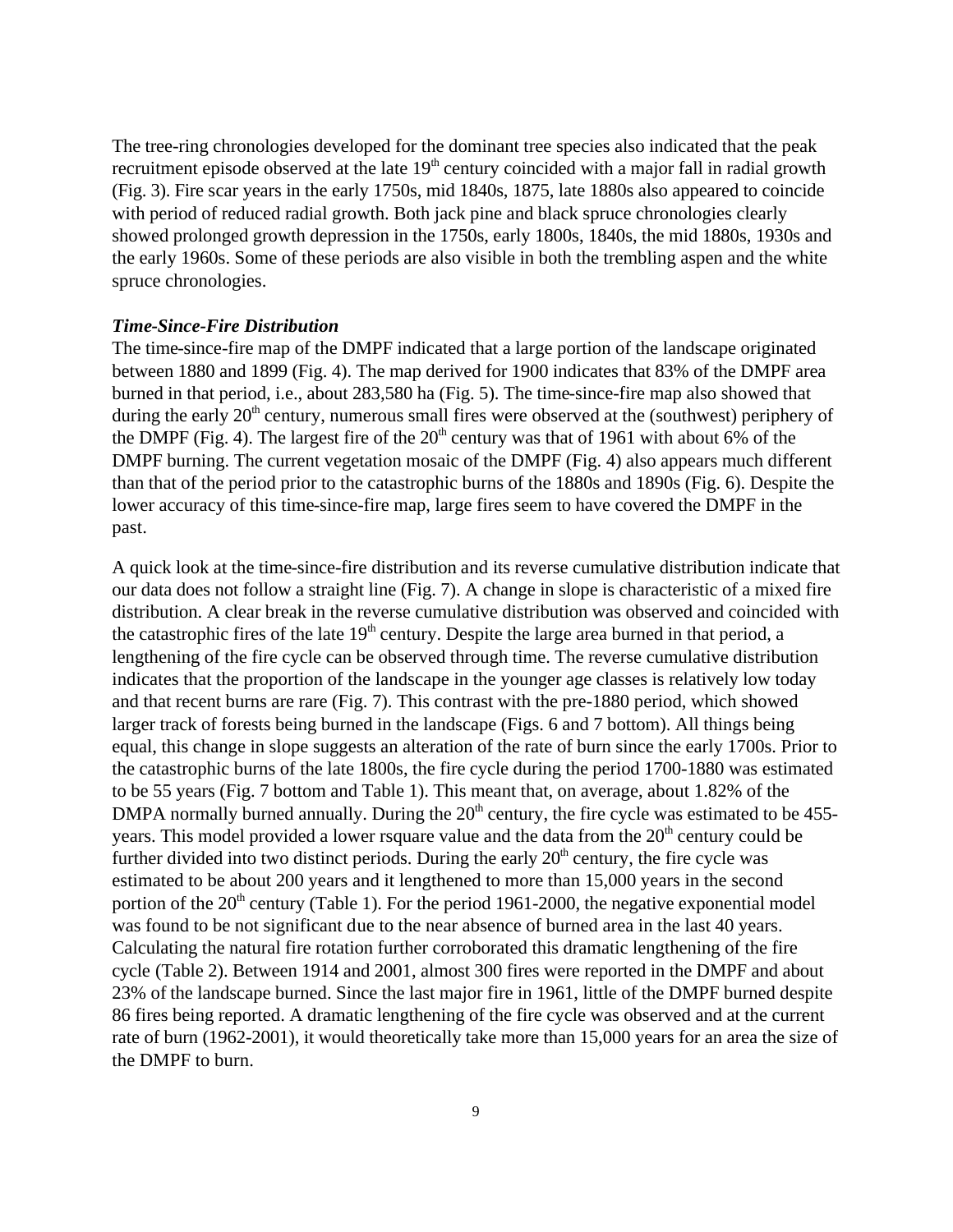#### **Discussion**:

# *Fire history and Fire Cycle*

This study provides a unique perspective about fire dynamics in the boreal plains of Manitoba. The quality of the time-since-fire map is exceptional given the point coverage of the DMPF. The results presented are also unique because of the physiographical position of the Duck Mountain. As previously mentioned, the DMPF is part of the Manitoba Escarpment and constitute a 3,760 km2 island imbedded in an agricultural matrix. The uniqueness of the DMPF is further stressed by the presence of a provincial park within its boundary. This study will thus directly benefit our immediate partners: Louisiana Pacific Inc and Manitoba Conservation. Due to the different purposes-legislations pertaining to provincial forests and provincial parks, our findings will also interest a larger community involved in land and resource management. Our study will also increase public awareness about forest fire issues in sustainable forest management.

A unique feature of the DMPF fire history was the occurrence of catastrophic fires between 1885- 1895. Johnson and Gutsell (1994) have suggested that the adequate study area size in fire history should be at least three times as large as the largest area burned in a single fire. The DMPF fire history breaks this rule with about 83% burning in a single decade. This contributed to the creation of a large deviation in the reverse cumulative area burned. The effect of these fires on the fire cycle estimation was, however, lowered by recalculating a time-since-fire map for the period prior to 1880. The effect of these large fires on the lengthening of the fire cycle observed in the early  $20<sup>th</sup>$  century is, however, more difficult to quantify and a closer look at the distribution of fire intervals will be needed.

Our results suggested that the fire cycle in the DMPF was not constant during the time span covered by the study. According to Johnson and Gutsell (1994) mixed distribution may arise from pooling spatially distinct landscape with different fire frequencies and by temporal changes in fire frequency. Finney (1995) also argued that the presence of censored data might contribute to the rejection of the exponential negative model. Permanent features of the landscape such as elevation will need to be tested for their potential influence on our estimation of the fire cycle. The impact of other factors such as proximity to a water body, stand composition and censored data will also need to be addressed. Our findings suggested that black spruce forests growing in wetlands experience a longer fire cycle as indicated by their older mean age. Larsen (1997) reported similar findings in Alberta. Comments made by Harrison (1934) about the DMPF containing considerable areas of pure mature black spruce whereas most other stands of mixed spruce and poplar originated from the fires of the 1885 support our observation. The possibility that a longer fire cycle for black spruce results from an artefact due to its greater longevity compared to jack pine or trembling aspen will need, however, to be further investigated.

All things being equal, the fire history of the DMPF can be divided into three periods: pre-settlement, European settlement and modern fire suppression. Our results suggested that before settlement (1700-1880) and during the late portion of the Little Ice Age, a short fire cycle (50-60 years) punctuated by large fires characterized the DMPF. This fire cycle comparable to those reported in other portion of the Canadian boreal forest favoured the establishment of even-aged stands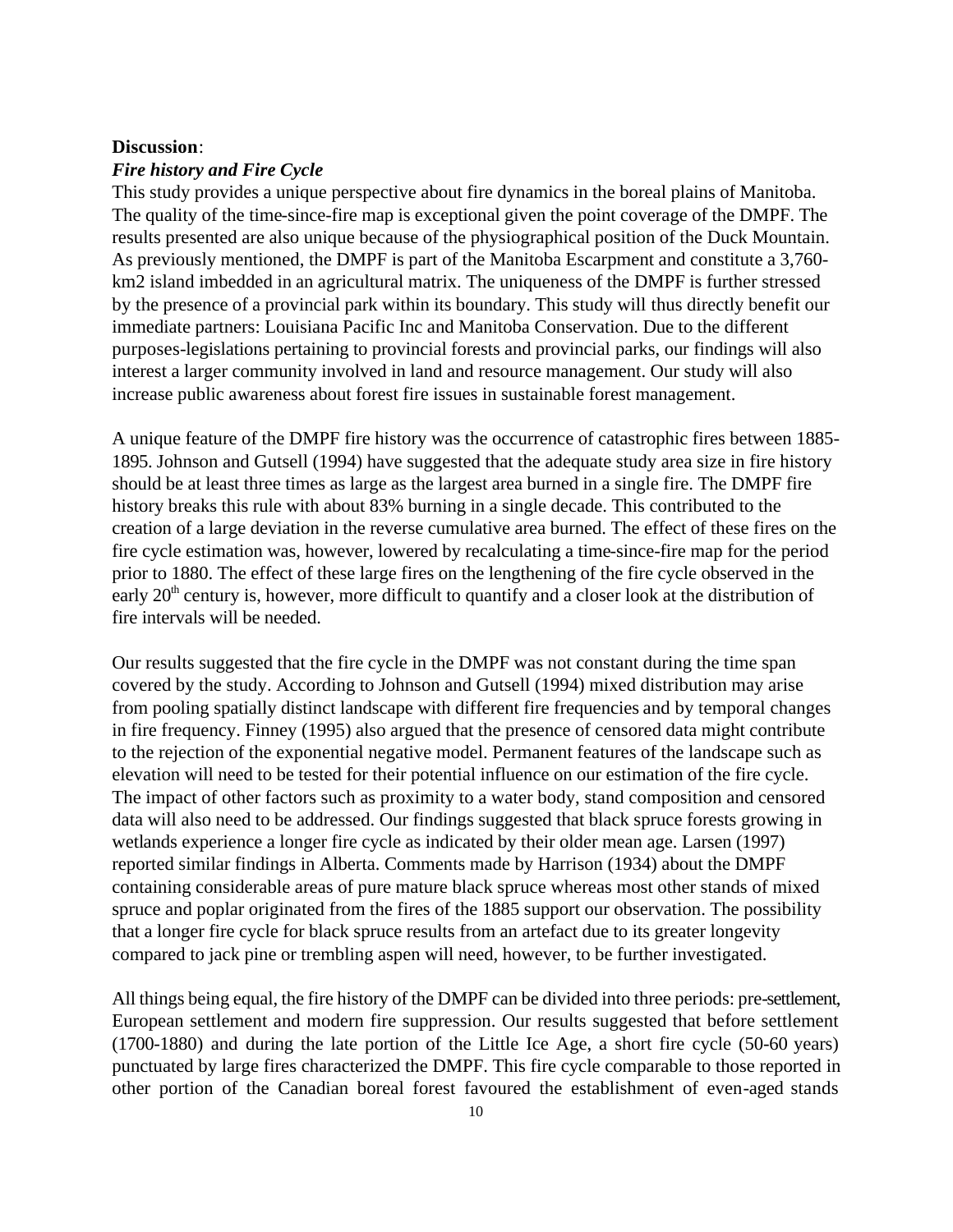composed of short-lived pioneer species such as jack pine and trembling aspen. Old forest stands were probably rare and the proportion of open meadows and upland prairies could also have been more important than today. Despite the fact that we are unable to determine the origin of the presettlement fires (human or lightning), our tree-ring data suggested that these have occurred during period of extended drought. Prolonged droughts were observed from the  $17<sup>th</sup>$  to the end of the  $19<sup>th</sup>$ century (Girardin et al. 2002) and these periods were also reported in other regions of Manitoba (Tardif and Stevenson 2002) and western Canada (Sauchyn and Skinner 2001). Hope (1938) documented the drought of the 1840s. Harrison (1934) also mentioned that major fires had occurred in the DMPF 100-120 years prior to his study. Our finding that low radial growth in jack pine may be indicative of large fires is also supported by the finding of Larsen and MacDonald (1995) who reported a correlation between ring width variations and annual area burned in the Alberta's boreal forest.

The most dramatic period of catastrophic burns in our record occurred between 1885 and 1895. In the DMPF, fire scars were recorded in 1886, 1887 and 1889. Girardin et al. (2004) reported extreme drought indices during that period. According to Hope (1938), the drought of the late 1880s and early 1890s was apparently centred around south-central Alberta and coincided with many farms being abandoned on the Canadian plains. Tande (1979) observed that a large portion of Jasper National Park burned in 1889. Despite the absence of information on fire intensity, our result indicated that about 83% of the DMPF burned during this 10-year period. Harrison (1934) described a period "of fires of exceptional severity, which extended from 1885 to 1896". Gill (1930) wrote "In such years fires will likely burn through the winter and possibly start up again the following spring, as actually did happen in the 1885-95 period".

The fire history of the DMPF also appeared to be independent of that of nearby island-type components of the Manitoba escarpment distributed in a prairie sea. For instance, the major fires occurring in the DMPF were not reported by Gill (1930) who sampled in the Riding Mountain and Porcupine Forest Reserves. The Porcupine Forest Reserve (PFR) apparently share little fire dates with the DMPF. No catastrophic fires were reported in the 1885-1895 decade (Gill 1930, Harrison 1934). The entire east slope of the PFR was, however, practically cleaned by severe burns in 1919 (Harrison 1934). Severe burns were also observed in 1980. No major fires were reported in the DMPF in these years. These findings suggest that large catastrophic unsynchronized fires occur among the Manitoba escarpment highlands. Difference in lightning occurrences may be at the origin of these differences. This could be analogue to the independence of fire years among lake islands reported by Bergeron (1991). The impact of aboriginal people and their use of fire (Lewis and Ferguson 1988) do not seem to have been documented for the Manitoba Escarpment and this also merit further research. In addition, the fire records from the DMPF do not correspond well with that developed in Minnesota by Heinselman (1973). No major fires occurring in the 1885-1895 decade was reported by Heinselman (1973) and this suggests great spatial variability in weather conditions leading to forest fires. For instance, Heinselman (1973) reported that 1864 was an intense fire year and that both 1863 and 1864 were very dry years in Winnipeg, Manitoba. The year 1864 is not showing in the DMPF fire record and the tree-ring chronologies indicate average radial growth.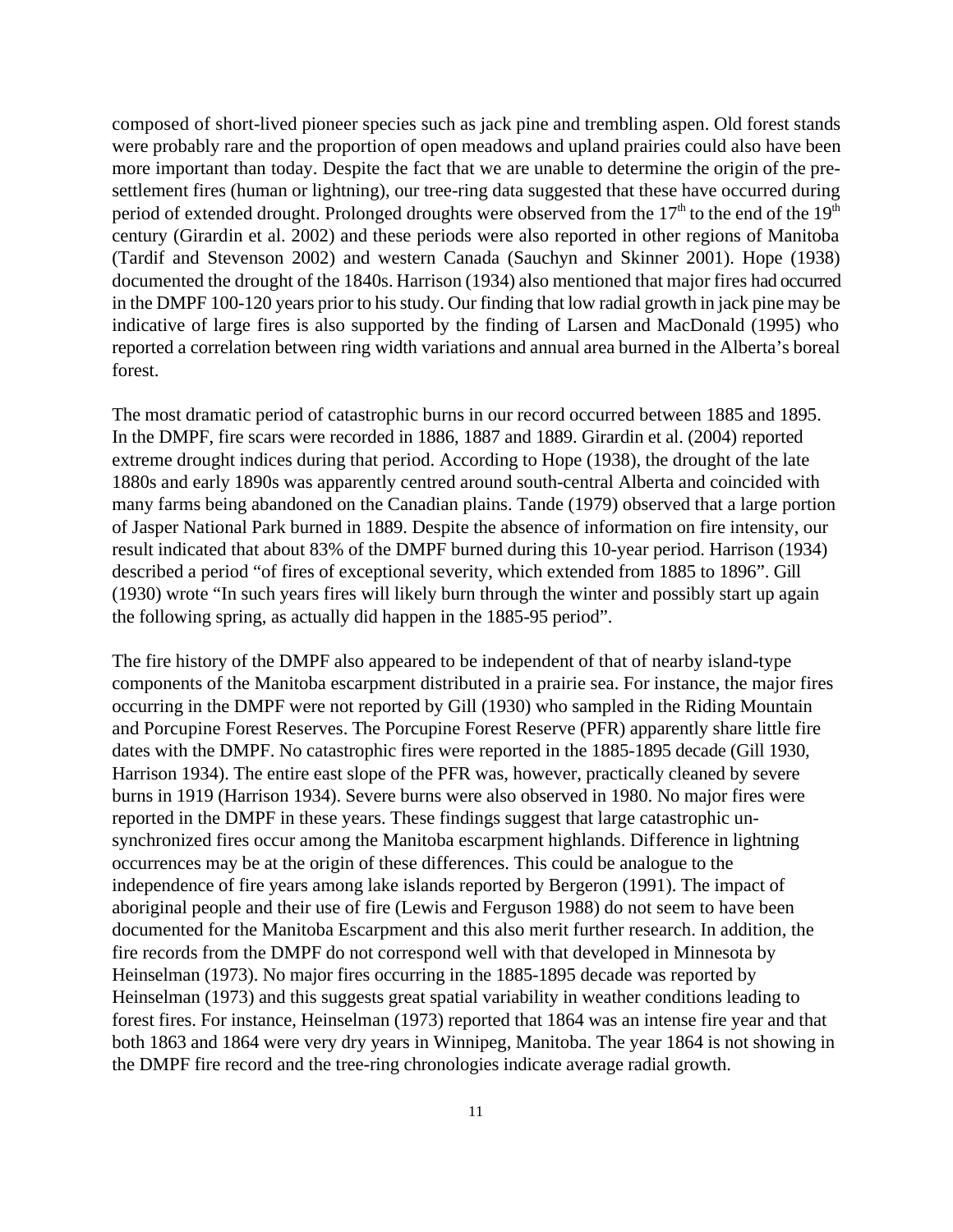Since European settlement, a lengthening of the fire cycle was observed. Part of it may be due to climate. Our tree-ring chronologies provided indication that the  $20<sup>th</sup>$  century may have been less prone to prolonged drought when compared to the previous centuries. Sauchyn and Skinner (2001) reported that the  $20<sup>th</sup>$  century have had the least drought in the past 500 years. In addition to a climate less conductive to fire, part of the lengthening observed in the fire cycle could be due to the large track of young forests originating from the 1885-1895 fires. In the early settlement phase, numerous small fires occurred at the periphery of the DMPF. It is speculated that many of these fires were ignited during clearing of forest for agriculture. A similar increase in forest fires associated with forest clearing in early stages of settlement was reported in the mixed wood forest of Saskatchewan (Weir and Johnson 1998) and western Quebec (Lefort et al. 2002). Our results also concord with those of Lefort et al. (2002) who observed that since settlement, most of the burned area occurred in the early  $20<sup>th</sup>$  century with a marked decreased in forest fires as fire suppression became more efficient. The reduced probability of fires originating outside the DMPF (agricultural and/or prairie fires) also constitute an element to consider when looking at the lengthening of the fire cycle in the late portion of the  $20<sup>th</sup>$  century. The last large fire in the DMPF occurred during the extremely dry year of 1961 and burn about 6% of the study area. This fire, which may have been lightened by a camper, was detected in August 1961 and was controlled in early September (Kenkel et al. 2004). Since 1961, very few fires were allowed to burn and the post-1961 fire cycle was estimated to be above 15,000 years. This fire cycle, much longer than those reported for the forest-tundra (Payette et al.1989; Monson 2004), needs, however, to be interpreted with caution given the relatively short period (40 years) of data used in its calculation.

# **Implications for forest management**

The dramatic lengthening of the fire cycle observed in the DMPF has had or will have numerous impacts on the landscape and on its diversity. Heinselman (1973) had suggested that both settlement and intentional fire suppression have altered the natural fire regime in Minnesota and this is presumably the case in the DMPF. Baker (1992) observed that settlement and fire suppression have had an impact on landscape diversity. Our data indicated that the current state of the DMPF may be unprecedented. Pollen analysis could probably help confirm this hypothesis. The finding of northern white-cedar pollen in the DMPF bogs would indicate that longer fire cycles have prevailed in the past. Northern white-cedar, a late-successionnal species in the eastern boreal forests (Bergeron and Dubuc 1988; Bergeron and Dansereau 1993) is currently absent from the DMPF. Disjunct populations, however, occur in north-central Manitoba, well outside the limit of the species continuous range of distribution. Preliminary investigations (Tardif and Stevenson 2002) suggested that long fire cycle might be allowing these disjunct populations to maintained themselves.

In the DMPF, the mean age of the forests is about 110 years and the current level of diversity may not constitute a benchmark by which we can assess the impact of forest management. As indicated by Heinselman (1973), major changes in the plant, animal and environmental complex are to be expected from the removal of fire. If we accept that the pre-settlement fire cycle was in the order of 50-60-years, young stands composed of pioneer species such as jack pine and trembling aspen have predominated in the past. At the opposite, a longer fire cycle would favour late successionnal (longer lived) species like black spruce, white spruce and balsam fir. A higher proportion of older age, uneven-aged stands would result. A lengthening of the fire cycle thus has important impacts on the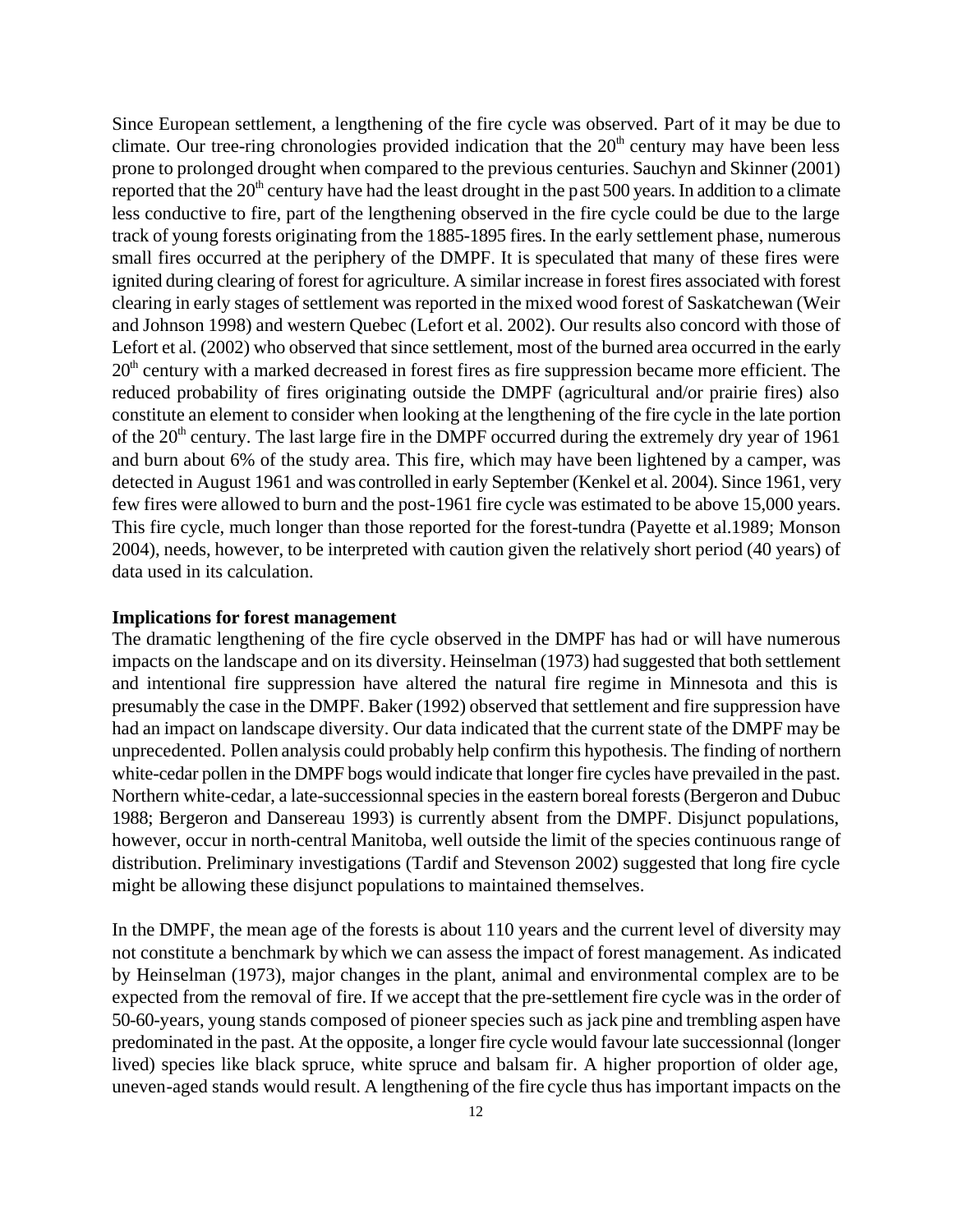composition of the forest mosaic and its age distribution (Bergeron and Dubuc 1989; Bergeron and Dansereau 1993). In the DMPF, the cohorts recruited after the 1885-1895 decades are entering a transitional phase. The dominance of shade-tolerant species should increase in the next decades as a consequence of increasing mortality of shorter-lived species. With time and in the absence of fire, the importance of jack pine and trembling aspen in the landscape will decrease. Field indications have revealed that some forest stands now composed of trembling aspen once had a component of jack pine as indicated by numerous jack pine snags. In these sites, a long fire interval has precluded jack pine to regenerate. In such stands, a shift in composition from jack pine to trembling aspen has occurred. In other stands, the dominance of black spruce may be increasing due to its shade tolerant characteristics. In absence of fire, secondary disturbances like insect outbreaks and windthrows dominate stand dynamics (Bergeron and Leduc 1988; Bergeron et al. 2001). Forest tent caterpillar outbreaks may play a role in speeding-up succession toward a larger importance of white spruce in the landscape. We are currently completing a reconstruction of the forest tent caterpillar outbreaks in the DMPF and looking at susceptibility of aspen stands in relation to age and stand composition.

From a forest management perspective, the impact of our findings will depend on the definition given to a socially acceptable forest rotation length and how it is translated into management practices that focus on the maintenance of stand composition and structures similar to those occurring under a natural environment (Gauthier et al. 1996). This choice will constitute an initial benchmark on which to base management objectives and the proportion of stands that should be allowed to develop above the rotation age. In Quebec, Bergeron et al. (2001) have suggested that the current average time-since-fire age derived from their 300-year fire history be used as a baseline in strategic planning of harvesting activities in their region. One of the reasons leading to the adoption of mean stand age criteria was its stronger inertia when compared to the fire cycle (Bergeron et al. subm.). The mean age of the forests in the DMPF is currently about 110 years. If forest management under a 110 year fire cycle is deemed socially acceptable for the DMPF, we could estimate the proportion of even-aged, irregular and uneven-aged stand types that would need to be recreated using different silvicultural treatments (Bergeron et al. 1999). Future work based on an applicability of the disturbance approach to forest management will start this fall with a thorough analysis of the most recent land base forest inventory of the DMPF.

Another implication of our findings to forest management concerns the near absence of forest fires in the DMPF and the increased risk of future catastrophic fires as forest fuels accumulate. Gill (1930) had categorized the fire hazard in the Duck Mountain as being of two types. Spasmodic fire hazards were reported to arise from short-term weather conditions conductive to forest fires and periodic fire hazards were reported to be the consequences of many years of drought. Gill (1930) advocated increasing, if not maximizing, fire detection and suppression efforts when two or three abnormally dry year occurs. The current level of fire suppression in the DMPF may increase the risk of large catastrophic fires. As mentioned earlier, increase fire hazards are predicted as a consequence of warming in central Canada. Given the adequate weather conditions and fuel load, the probability of large infrequent catastrophic fires like those of the late  $19<sup>th</sup>$  century is not excluded. Large, infrequent disturbances (LIDs) such as the 1885-1895 fires may characterized the Manitoba escarpment as a whole including Riding Mountain National Park, Duck Mountain Provincial Forest and Porcupine Provincial Forest. These LIDs are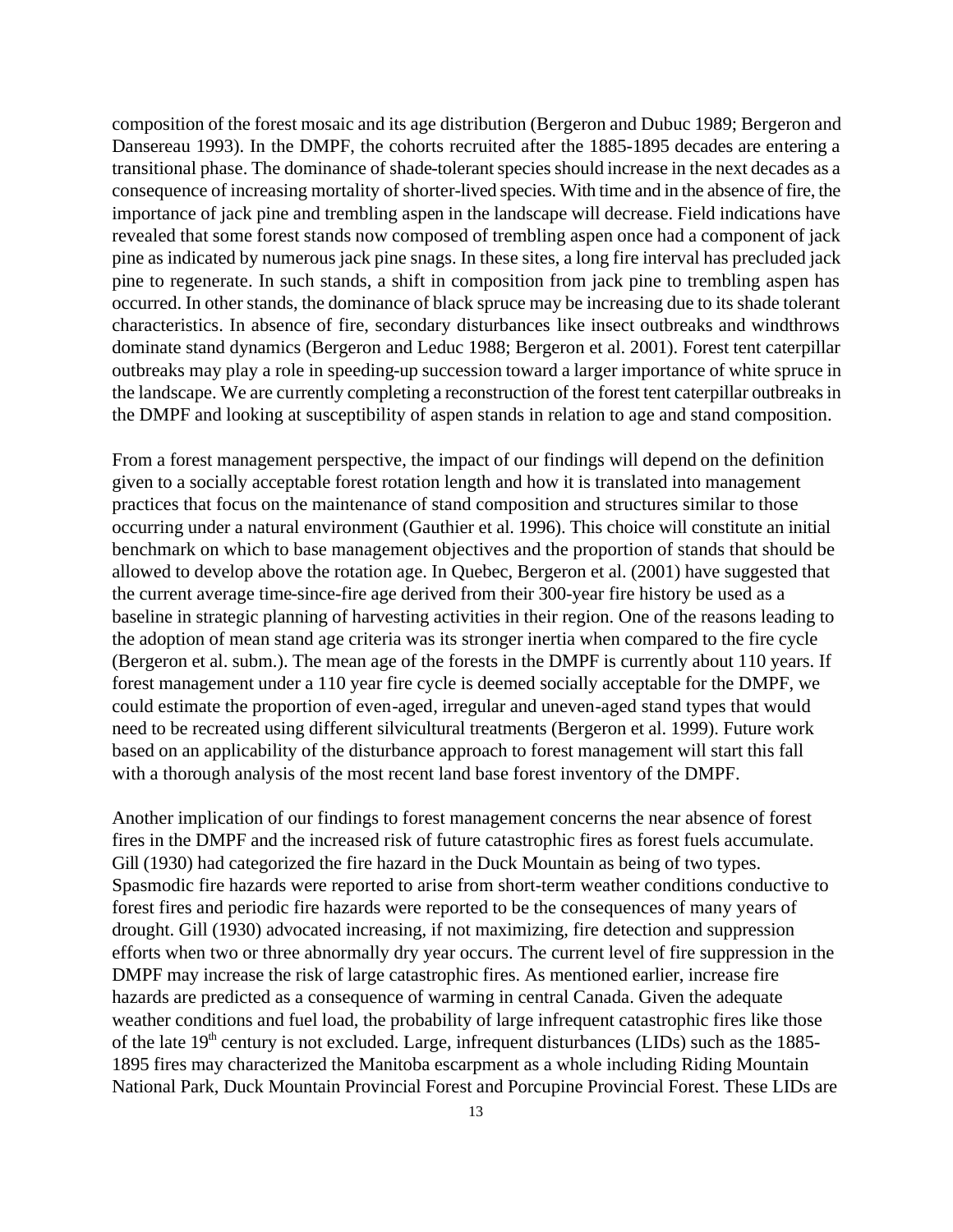ecologically important because of the imprint they leave on ecosystems (Turner and Dale 1998). When looking at the landscape of today, the fires of the late  $19<sup>th</sup>$  century still constitute a dominant force structuring the DMPF. Ecological processes like succession are largely a function of these fires and may be much more complex that simple succession model would assume (Turner et al. 1998).

In terms of forest management, the potential for LID needs to be seriously considered. According to Dale et al. (1998), managers can deal with LID in four ways. They can modify i) the landscape prior to disturbance to decrease fire size and maybe fire frequency (e.g., fire breaks), ii) the disturbance itself (e.g., fire suppression), the post-disturbance (e.g., plantation) and the recovery process (e.g., successionnal processes). Our data suggests that large, infrequent fires have been part of the natural dynamics of the DMPF and in a context of multiple use (harvesting, hunting, recreation, conservation), it should be managed to alter the vulnerability to large spread fire. This could involve establishing fire breaks, forest fuel control, prescribed burning and making use of silviculture in a variety of ways to decrease fire hazard. Compared to small and frequent disturbances that can be more easily incorporate in planning and management (silvicultural design to replicate small disturbances), large disturbances are seldom incorporated in management plan (Dale et al. 1998).

This study thus questions our ability to properly manage forested landscape even in the absence of harvesting. In the DMPP, only disturbances like insect and disease are allowed and wildfire are suppressed (MC 2004). Manitoba Conservation, however, recognizes the importance of natural disturbance in maintaining natural areas and recognizes the need to develop strategies to enable or mimic natural disturbance under controlled conditions. These strategies may include controlled burning, harvesting and planting. In a landscape like the DMPF, it appears essential that some kind of disturbance be maintained to assure a certain level of biodiversity. In this study, harvesting was not considered and it will be interesting to address its impact on the rejuvenation of the landscape. In absence of fire, forest harvesting may be the only viable way to manage the DMPF in a context that better promote the ecological integrity of the forest and its long-term economical and social values.

#### **Conclusion**:

Our result showed that the current time-since-fire distribution in the DMPF is largely the result of large catastrophic fires that occurred at the end of the  $19<sup>th</sup>$  century. Before these events, the fire cycle of the Duck Mountain was estimated to be 50-60 years. Since settlement, a dramatic increase in the length of the fire cycle was observed. This may have resulted from the imprint left by the catastrophic burns of the 1885-1895 decade, by a climate less conductive to severe drought, by smaller area burned resulting from agricultural development and fire suppression. The current ecological conditions of the DMPF may be unprecedented and in no other period in our reconstruction was there a period of 40 years with a near absence of fire. One of the main conclusion of this study concerns the need to re-introduce larger disturbances in the DMPF. The need to develop silvicultural practices to lower the risk of large infrequent fires is also emphasized given the risk associated with future climate change and the current level of fire suppression.

The DMPF holds a provincial park within its boundaries and policy harmonization will be needed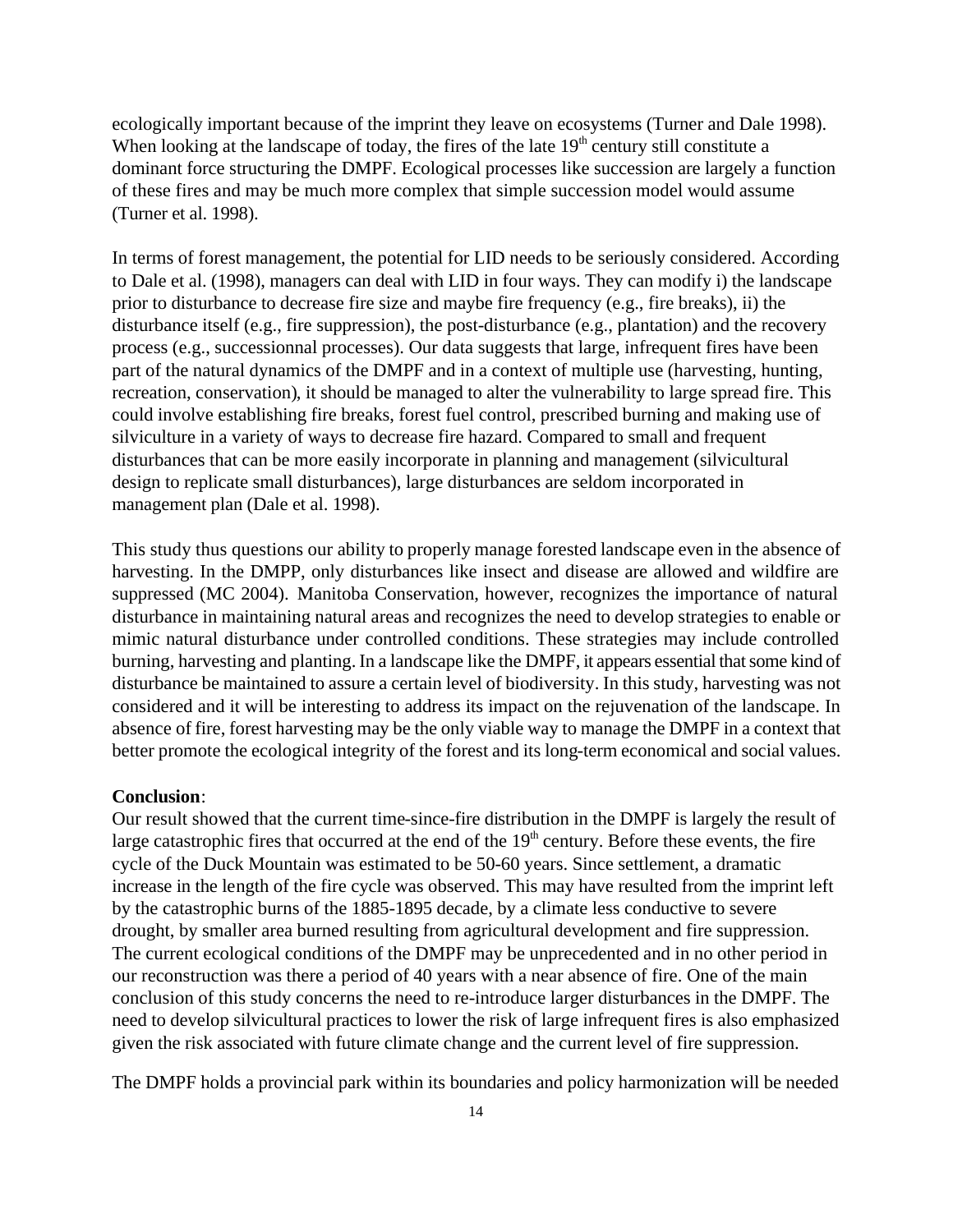among the different partners and land managers. Given the nature of the DMPF, a socially acceptable compromise will need to be reached when considering the ecological integrity, the social values and the economical viability of the region. In the DMPF, the historical role of fire has been to rejuvenate the forests and to create a dynamics mosaic of forest structure and composition at the landscape level. Today, in the near absence of fire, forest harvesting may be the only larger-scale disturbance occurring in the landscape. In the absence of fires, the DMPF forests will follow new successionnal pathways that could lead to unpredictable impacts on the flora and fauna. The majority of the forested stands in the DMPF are now in a transitional phase and it is believe that major changes will occur in the landscape as a consequence of fire suppression. The current characteristics of the landscape may also affect in unpredictable way the ability of the system to recovery from future catastrophic fires if such fires were to occur.

The next steps of our study will be to complete the analysis of the time-since-fire data by quantifying the fire cycle by stand types, elevation classes and by proximity to fire break features (lake, river, stream and bog). We also want to account for censored data. We will also take a closer look at the potential linkage between physiographic features and old-growth forests. More archival work will be conducted in relation to fire origins. We also wish to address the impact of harvesting in relation to its disturbance role by overlaying the harvested area to the burned area for the period where data is available. The three cohorts model develop in Quebec for the mixed wood boreal forest will also be looked at for its applicability to the DMPF. This will result in the analysis of the most recent land base inventory data. We will be establishing the proportion of stand types to be maintained in the DMPF following different fire cycles as well as the combination of silvicultural strategies (clearcut, partial cut and selective cut) that would be needed under such fire cycles. At last, the three cohorts model could also be made more realistic by allowing portion of the landscape to be harvested before attaining the theoretical rotation age. A more realistic model would also allow for compositional change to occur in mixed stands by varying cutting intervals.

#### **Acknowledgement**:

The Sustainable Forest Management Network (National Centres of Excellence) funded this research. Our industrial partner, Louisiana Pacific Limited, provided digital geographic data and logistical support in the field. Thanks to Margaret Donnelly, Paul Leblanc, Donna Grassia, and Steven Hills and others at Louisiana Pacific Canada (Swan River, MB). I also thank Manitoba Conservation for providing access to historical fire maps and digital geographic fire data and the Mixed Wood Forest Research and Advisory Committee for providing accommodation facilities at the Goldeneye Field Station. I thank France Conciatori who supervised the dendrochronological portion of the study from data collection to preparation of the time-since-fire maps. I thank all the students who participated in this project: Norm Aime, Erik Berglund, Cara Gill, Jennifer Joa, Derrick Ko Heinrichs, Alanna Sutton, Monika Thiessen and Christopher White. I also thank Martin Girardin and Dr. Sylvie Gauthier for their constructive comments on an earlier draft of this report.

#### **References**:

**Attiwill**, P.M. 1994. The disturbance of forest ecosystems: the ecological basis for conservative management. Forest Ecology and Management 63: 247-300.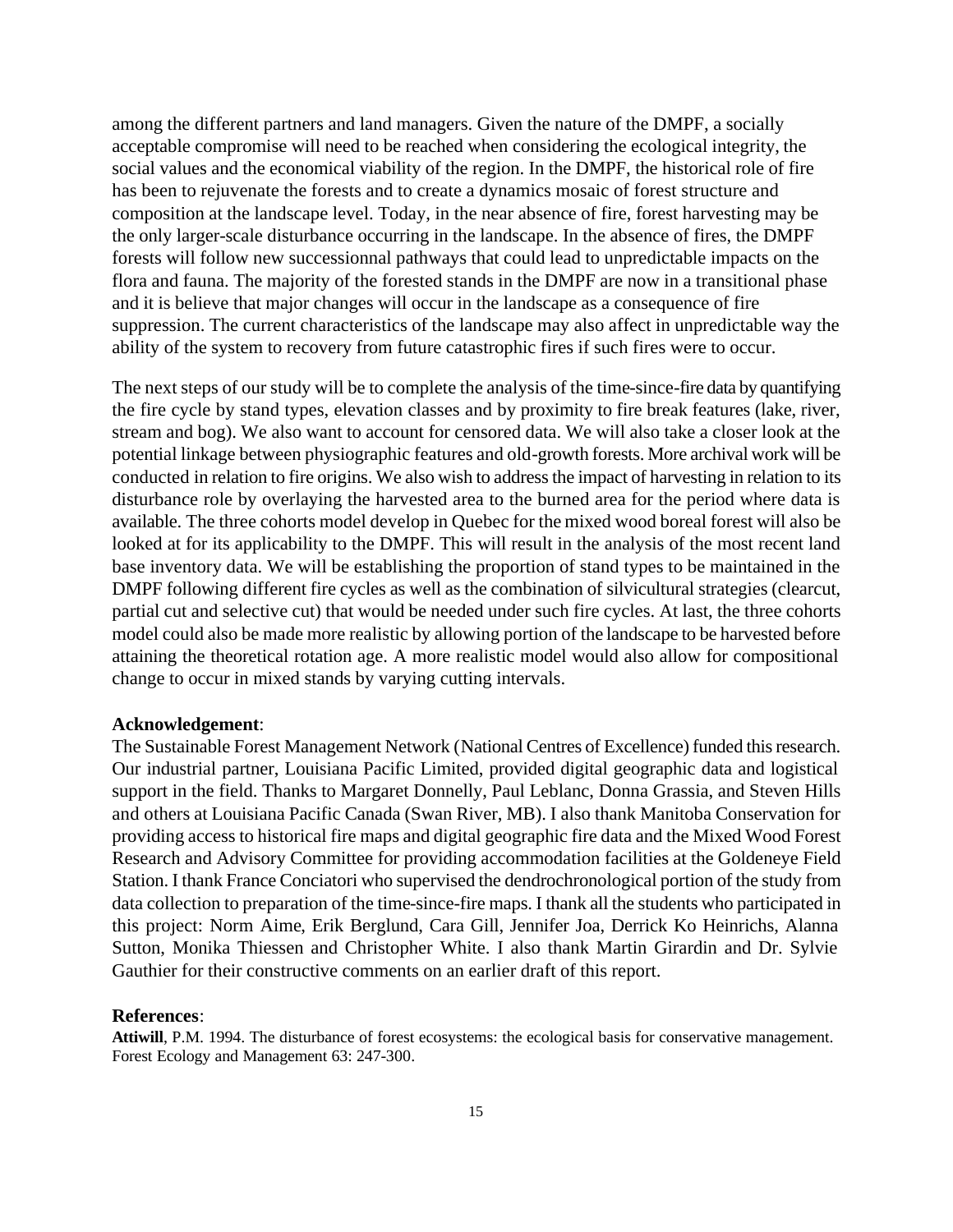**Baker**, W.L. 1992. Effects of settlement and fire suppression on landscape structure. Ecology 73: 1879-1887.

**Bergeron,** Y. 1991. The influence of island and mainland lakeshore landscapes on boreal forest fire regimes. Ecology 72: 1980-1992.

**Bergeron**, Y. and Archambault, S. 1993. Decreasing frequency of forest fires in the southern boreal zone of Quebec and its relation to global warming since the end of the 'Little Ice Age". Holocene 3: 255-259.

**Bergeron**, Y. and Dansereau, P. 1993. Predicting the composition of Canadian southern boreal forest in different fire cycles. Journal of Vegetation Science 4: 827-832.

**Bergeron**, Y. and Dubuc, M. 1989. Succession in the southern part of the Canadian boreal forest. Vegetatio 79: 51-63.

**Bergeron**, Y. and Flannigan, M. 1995. Predicting the effects of climate change on fire frequency in the southeastern Canadian boreal forest. Water, Air and Soil Pollution 82: 437-444.

**Bergeron**, Y. and Harvey, B. 1997. Basing silviculture on natural ecosystem dynamics: an approach applied to the southern boreal mixedwood forest of Quebec. Forest Ecology and Management 92: 235-242.

**Bergeron**, Y. and Leduc, A. 1998. Relationships between change in fire frequency and mortality due to spruce budworm outbreak in the southeastern Canadian boreal forest. Journal of Vegetation Science 9: 493-500.

**Bergeron**, Y., Gauthier, M., Flannigan, M. and Kafka, V. subm. Fire regimes at the transition between mixedwood and coniferous boreal forest in northwestern Quebec. Ecology 0:00-00.

**Bergeron**, Y., Gauthier, S., Kafka, V., Lefort, P. and Lessieur, D. 2001. Natural fire frequency for the eastern Canadian boreal forest: consequences for sustainable forestry. Canadian Journal of Forest Research 31: 384- 391.

**Bergeron**, Y., Richard, P.J.H., Carcailler, C., Gauthier, S., Flannigan, M. and Prairie, Y. 1999. Variability in fire frequency and forest composition in Canada'a southeastern boreal forest: a challenge for sustainable forest management. Conservation Ecology 12. Article 6. Available from http://www.consecol.org/vol2/iss2/art6 [cited February 2004].

**Burton**, P.J., Messier, C., Weetman, G.F., Prepas, E.E., Adamowicz, W.L. and Tittler, R. 2003. The current state of boreal forestry and the drive for change. Chapter 1. *In* Towards sustainable management of the boreal forest. *Edited by* Burton, P.J., Messier, C., Smith, D.W. and W.L. Adamowicz, NRC Research Press, Ottawa, Ontario, Canada. pp.1-40.

**Clark,** J.S. 1990. Fire and climate change during the last 750 years in northwestern Minnesota. Ecological Monographs 60:135–159.

**Cottam**, G. and Curtis, J.T. 1956. Use of distance measures in phytosociological samplings. Ecology 37: 451- 460.

**Dale**, V.A., Lugo, A.E., MacMahon, J.A. and Pickett, S.T.A. 1998. Ecosystem management in the context of large, infrequent disturbances. Ecosystems 1: 546-557.

**Dansereau**, P. and Bergeron, Y. 1993. Fire history in the southern boreal forest of northwestern Quebec.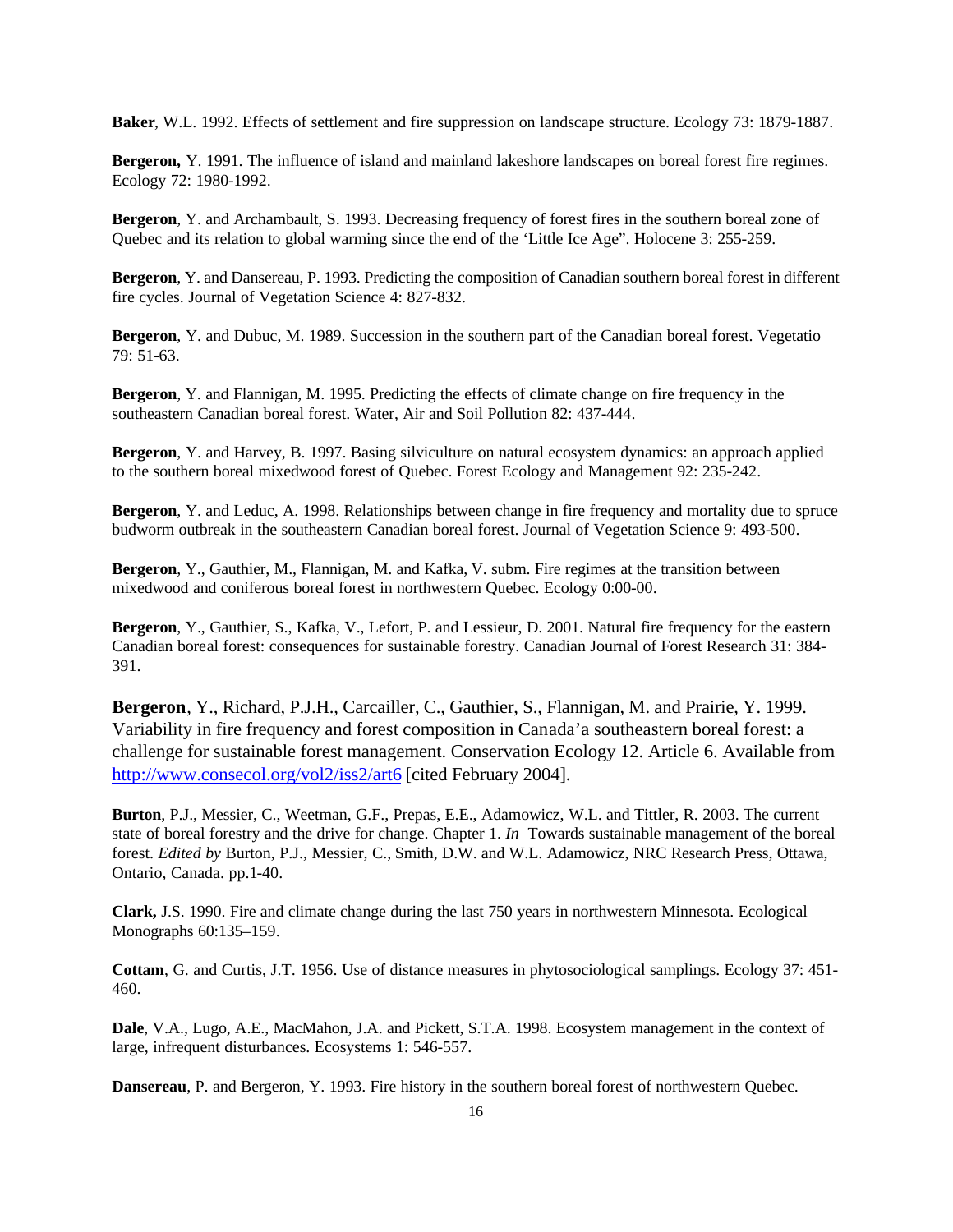Canadian Journal of Forest Research 23: 25-32.

**Desrocher**s, A. and Gagnon, R. 1997. Is ring count at ground level a good estimation of black spruce age? Canadian Journal of Forest Research 27: 1263-1267.

**Environment** Canada. 2003. Canadian Monthly Climate Data and 1971-2000, Normals. Environment Canada. Ottawa.

**Finney**, M.A. 1995. The missing tail and other considerations for the use of fire history models. International Journal of Wildland Fire 5:197-202.

**Finney**, B., Gregory-Eaves, I., Sweetman, J., Douglas, M., and Smol, J.P. 2000. Impacts of climatic change and fishing on Pacific salmon abundance over the past 300 years. Science 290: 795-799.

**Flannigan**, M. and Van Wagner, C. 1991. Climate change and wildfire in Canada, Canadian Journal of Forest Research 21, 61-72.

**Flannigan**, M.D., Bergeron, Y., Engelmark, O. and Wotton, B.M. 1998. Future wildfire in circumboreal forests in relation to global warming. Journal of Vegetation Science 9: 469-476. 2001.

**Flannigan**, M., Campbell, I., Wotton, M. Carcaillet, C., Richard, P. and Bergeron, Y. 2001. Future fire in Canada's boreal forest: paleoecology results and general circulation model – regional climate model simulations. Canadian Journal of Forest research 31: 854-864.

**Franklin**, J.F. 1993. Preserving biodiversity: species, ecosystems, or landscapes? Ecological Application 3: 202-205.

**Foster**, D.R. 1983. The history and pattern of fire in the boreal forest of southeastern Labrador. Canadian Journal of Botany 61: 2459-2471.

**Fox**, J.F.1989. Bias in estimating forest disturbance rates and tree lifetimes. Ecology 70: 1267-1272.

**Gauthier**, S., Leduc, A. and Bergeron, Y. 1996. Forest dynamics modelling under natural fire cycles: a tool to define natural mosaic diversity for forest management. Environmental Monitoring and Assessment 39: 417- 434.

**Gauthier**, S., Lefort, P., Bergeron, Y. and Drapeau, P. 2002. Time since fire map, age-class distribution and forest dynamics in the Lake Abitibi Model Forest. Natural Resources Canada, Canadian Forest Service, Laurentian Forestry Centre, Sainte-Foy, Que. Inf. Rep. LAU-X-125E.

**Gill**, C.B. 1930. Cyclic forest phenomena. Forestry Chronicle 6: 42-56.

**Girardin**, M.P., Tardif, J., Flannigan, M.D., and Bergeron, Y. 2002. Reconstructing atmospheric circulation history using tree rings: one more step toward understanding temporal changes in forest dynamics. In Proceedings for the 3rd International Sustainable Forest Management Network Conference - Advance in forest management: from knowledge to practice, 13-15 November, Edmonton, Alberta. Edited by T.S. Veeman, P.N. Duinker, B.J. Macnab, A,G. Coyne, K.M. Veeman, and D. Korber. Edmonton, Alberta. pp. 105-110.

**Girardin**, M.P., Tardif, J., Flannigan, M.D., and Bergeron, Y. in press. Multicentury reconstruction of the Canadian Drought Code from eastern Canada and its relationships with paleoclimatic indexes of atmospheric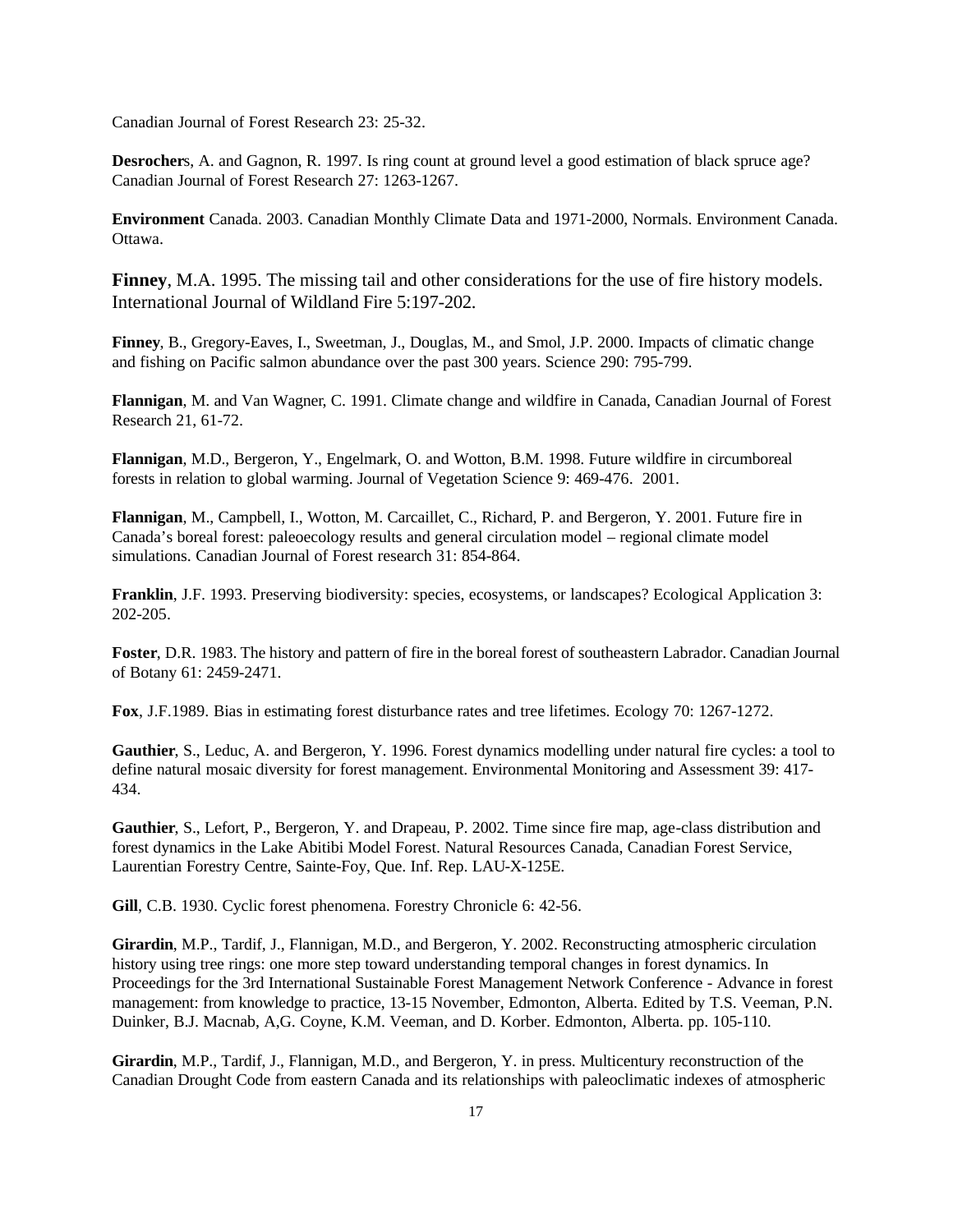circulation. Climate Dynamics 00:00-00.

**Girardin**, M.P., Tardif, J. Flannigan, M.D., Wotton, B.M. and Bergeron, Y. 2004. Trends and periodicities in the Canadian Drought Code and their relationships with atmospheric circulation for the southern Canadian boreal forest. Canadian Journal of Forest Research 34: 103-119.

**Galindo**-Leal, C. and Bunnell, F.L. 1995. Ecosystem management: implications and opportunities of a new paradigm Forestry Chronicle 71: 601-606.

**Greene**, D.F. and Johnson, E.A. 1999. Modelling recruitment of *Populus tremuloides, Pinus banksiana, and Picea mariana* following fire in the mixedwood boreal forest. Canadian Journal Forest. Research 29: 462-473.

**Gutsell**, S.L. and Johnson, E.A. 2002. Accurately ageing trees and examining their height-growth rates: implications for interpreting forest dynamics. Journal of Ecology 90: 153-166.

**Haeussler**, S. and Kneeshaw, D. 2003. Comparing forest management to natural processes. Chapter 9. *In* Towards sustainable management of the boreal forest. *Edited by* Burton, P.J., Messier, C., Smith, D.W. and W.L. Adamowicz, NRC Research Press, Ottawa, Ontario, Canada. P.p.307-368.

**Harrison**, J.D.B. 1934. The forests of Manitoba. Forest Service Bulletin 85, Department of the Interior, Ottawa, Canada.

**Harvey**, B.D. and Bergeron, Y. 1989. Site patterns of natural regeneration following clear-cutting in northwestern Quebec. Canadian Journal of Forest Research 19:1458-1469.

**Harvey**, B.D., Nguyen-Xuan, T., Bergeron, Y., Gauthier, S. and Leduc, A. 2003. Forest management planning based on natural disturbance and forest dynamics. Chapter 11. *In* Towards sustainable management of the boreal forest. *Edited by* Burton, P.J., Messier, C., Smith, D.W. and W.L. Adamowicz, NRC Research Press, Ottawa, Ontario, Canada. P.p.395-432.

**Heaner**, M.K. and Luckert, M.K. 1998. Forest certification economic issues and welfare implications. Canadian Public Policy 24: S83-S94.

**Heinselman**, M.L. 1973. Fire in the virgin forests of the Boundary Waters Canoe area, Minnesota. Quaternary Research 3: 329-382.

**Hogg, E.A.,** Hart, M. and Lieffers, V.J. 2002. White tree rings formed in trembling aspen saplings following experimental defoliation. Canadian Journal of Forest Research 32: 1929-1934. 2002

**Holmes**, R.L. 1983. Computer-assisted quality control in tree-ring dating and measurement. Tree-Ring Bulletin 43: 69-78.

**Hope**, E.C. 1938. Weather and crop history in western Canada. C.S.T.A. Review No 16: 347-358.

**Hunter**, M.L. 1993. Natural fire regimes as spatial models for managing boreal forests. Biological Conservation 65: 115-120.

**Johnson**, E.A. 1992. Fire and vegetation dynamics Studies from the North American boreal forest Cambridge University Press.

**Johnson**, E.A. and Gutsell, S.L. 1994. Fire frequency models, methods, and interpretations. Advances in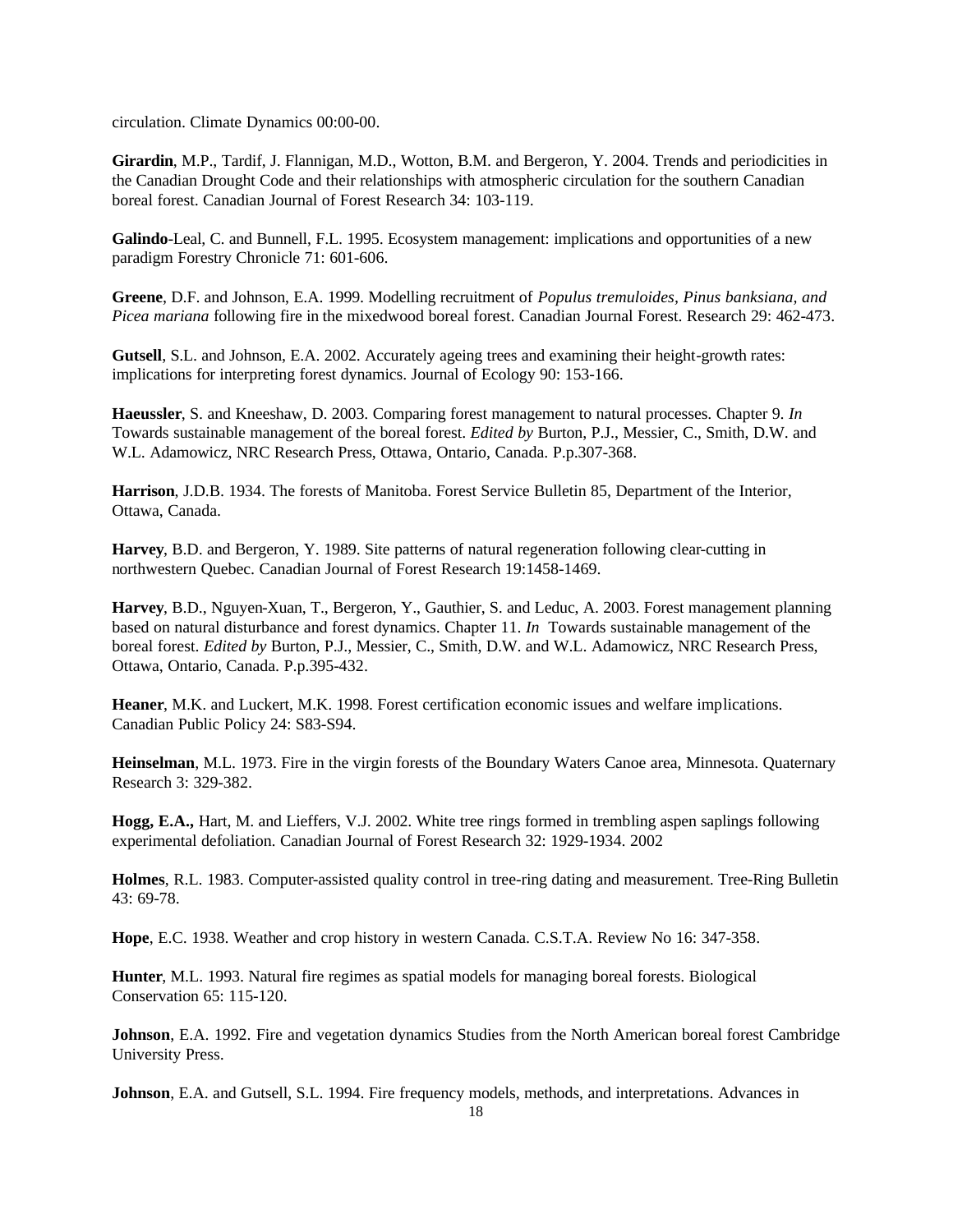Ecological Research 25: 239-287.

**Johnson**, E.A. and Larsen, C.P.S. 1991. Climatically induced change in fire frequency in the southern Canadian Rockies. Ecology 72: 194-201.

**Johnson**, E.A. and Van Wagner, C.E. 1985. The theory and use of two fire history models. Canadian Journal of Forest Research 15: 214-220.

**Johnson**, E.A., Fryer, G.I. and Heathcott, M.J. 1990. The influence of man and climate on frequency of fire in the interior wet belt forest, British Columbia. Journal of Ecology 78: 403-412.

**Johnson**, E.A., Miyanishi, K. and Weir, J.M.H. 1995. Old-growth, disturbance, and ecosystem management. Canadian Journal of Botany 73: 918-926.

**Johnson**, E.A., Miyanishi, K. and Weir, J.M.H. 1998. Wildfires in western Canadian boreal forest: landscape patterns and ecosystem management. Journal of Vegetation. Science 9: 603-610.

**Johnson**, E.A., Morin, H., Miyanishi, K., Gagnon, R. and Greene, D.F. 2003. A process approach to understanding disturbance and forest dynamics for sustainable forestry. Chapter 8. *In* Towards sustainable management of the boreal forest. *Edited by* Burton, P.J., Messier, C., Smith, D.W. and W.L. Adamowicz, NRC Research Press, Ottawa, Ontario, Canada. pp. 261-306.

**Kasischke**, E.S. and Stocks, B.J. 2000. Fire, climate change, and carbon cycling in the boreal forest. Ecological Studies 138. Springer-Verlag, New York

**Kenkel**, N. Foster, C., Caners, R. Lastra, R. and Walker, D. 2003. Spatial and temporal patterns of white spruce recruitment in two boreal mixedwood stands, Duck Mountains, Manitoba. Mountains, Manitoba. Final Project Report 2003-4, Sustainable Forest Management Network. University of Alberta, Edmonton, Alberta.

**Kurz**, W.A., and Apps, M.J. 1999. A 70-year retrospective analysis of carbon fluxes in the Canadian forest sector. Ecological Application 9: 526-547.

**Larsen**, C.P.S. 1997. Spatial and temporal variation in boreal forest fire in northern Alberta. Journal of Biogeography 24: 663-673.

**Larsen**, C.P.S., MacDonald, G.M. 1995. Relations between tree-ring widths, climate, and annual area burned in the boreal forest of Alberta Canadian Journal of Forest Research 25:1746-1755.

**Lyke**, J. 1996. Forest product certification revisited an update Journal of Forestry 94: 16-20.

**Lefort**, P., Gauthier, S. and Bergeron, Y. 2002. The influence of fire weather and land use on the fire activity of the Lake Abitibi area, eastern Canada. Forest Science. 49: 509-521.

**Lesieur**, D., Gauthier, S. and Bergeron, Y. 2002. Fire frequency and vegetation dynamics for the south-central boreal forest of Quebec, Canada. Canadian Journal of Forest Research 32: 1996-2009.

**Lewis**, H.T. and Ferguson, T.A. 1988. Yards, corridors, and mosaics: how to burn a boreal forest. Human Ecology 16: 57-77.

**Locky**, D.A., Bayley, S.E., and D.H. Vitt. 2003. The vegetational ecology of peatlands at Duck Mountain, Manitoba. An abstract published in the Proceedings of the Society of Wetland Scientists Conference, New Orleans,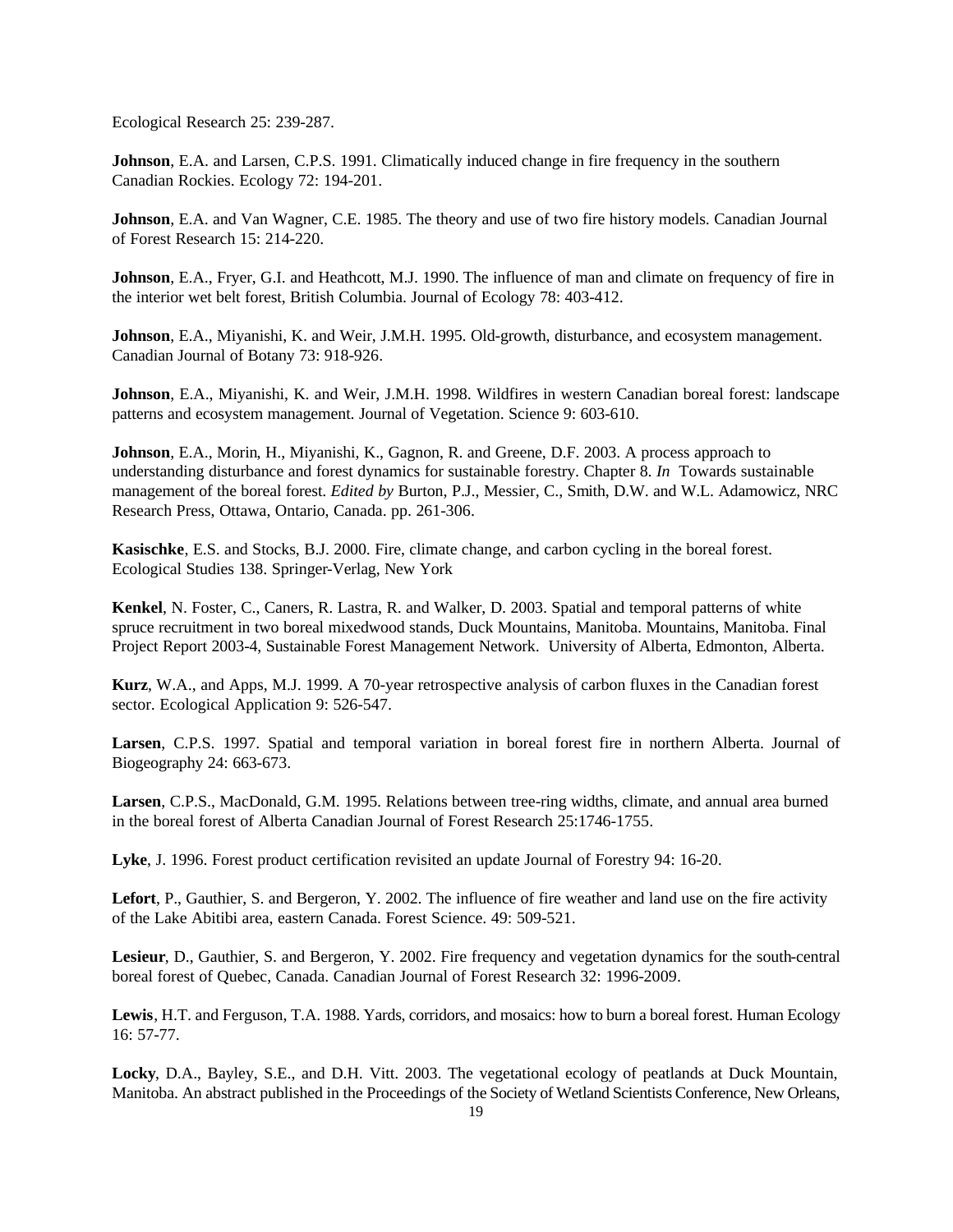Louisiana, USA. June 8-13th, 2003.

**Manitoba Parks Branch**. 1973. Outdoor recreation master plan: Duck Mountain Provincial Park. Manitoba Department of Tourism, Recreation and Cultural Affairs, Parks Branch. Winnipeg.

**Manitoba Conservation**, 2003. Duck Mountain Provincial Park, Draft Management Plan, Draft Management Plan [Online], Parks and Natural Areas Branch, Winnipeg, Manitoba. Cited February 2004. Available at http://www.manitobaparks.com

**Manitoba Conservation**, 2004. Duck Mountain Provincial Park, Park Information and Maps [Online], Parks and Natural Areas Branch, Winnipeg, Manitoba. Cited February 2004. Available at http://www.gov.mb.ca/conservation/parks/popular\_parks/duck\_mtn/info.html

**Miyanishi**, K. and Johnson E.A. 2001. Comment- A re-examination of the effects of fire suppression in the boreal forest. Canadian Journal of Forest Research 31: 1462-1466.

**Monson**, K.M.M. 2004. Fire history and secondary vegetation succession in the forest-tundra near Churchill, Manitoba. M.Sc. thesis. Department of Botany, University of Manitoba.

**Payette,** S., Morneau, C., Sirois, L., and Desponts, M. 1989. Recent fire history of the northern Quebec (Canada) biomes. Ecology 70: 656 673.

**Perry**, D.A. 1998. The scientific basis of forestry Annual Review of Ecology and Systematic 29: 435-466.

**Picket**, S.T.A. and White, P.S. 1985???. The ecology of natural disturbance and patch dynamics Academic Press. New York.

**Rowe**, J.S. and Scotter, G.W. 1973. Fire in the boreal forest. Quaternary Research 3: 444-464.

**Sauchyn**, D.J., and Hadwen, T. 2001. Forest ecosystems and the physical environment, Duck Mountains, west central Manitoba. Final Project Report 2001 29, Sustainable Forest Management Network. University of Alberta, Edmonton, Alberta.

**Sauchyn**, D.J. and Skinner, W. R. 2001. A proxy PDSI record for the southwestern Canadian plains. Canadian Water Resources Journal 26: 253-72.

**Stilwell,** W.J. 1988. The Baldy Mountain cabin: the history and role of forest rangers and game wardens in the Baldy Mountain area. Regional Services Branch, Manitoba Department of Natural Resources, Winnipeg, Manitoba

**Sutton, A.** and Tardif, J. in press. Distribution and anatomical characteristics of white rings in *Populus tremuloides* Michx. IAWA Journal 00: 00-00.

**Tande**, G.F. 1979. Fire history and vegetation pattern of coniferous forest in Jasper National Park, Alberta. Canadian Journal of Botany 57: 49-60.

**Tardif**, J. and Stevenson, D. 2002. Radial growth - climate association of *Thuja occidentalis* L. at the northwestern limit of its distribution, Manitoba, Canada. Dendrochronologia 19: 1-9.

**Turner**, M.G. and Dale, V.H. 1998. Comparing large, infrequent disturbances: what have we learned. Ecosystems 1: 493-496.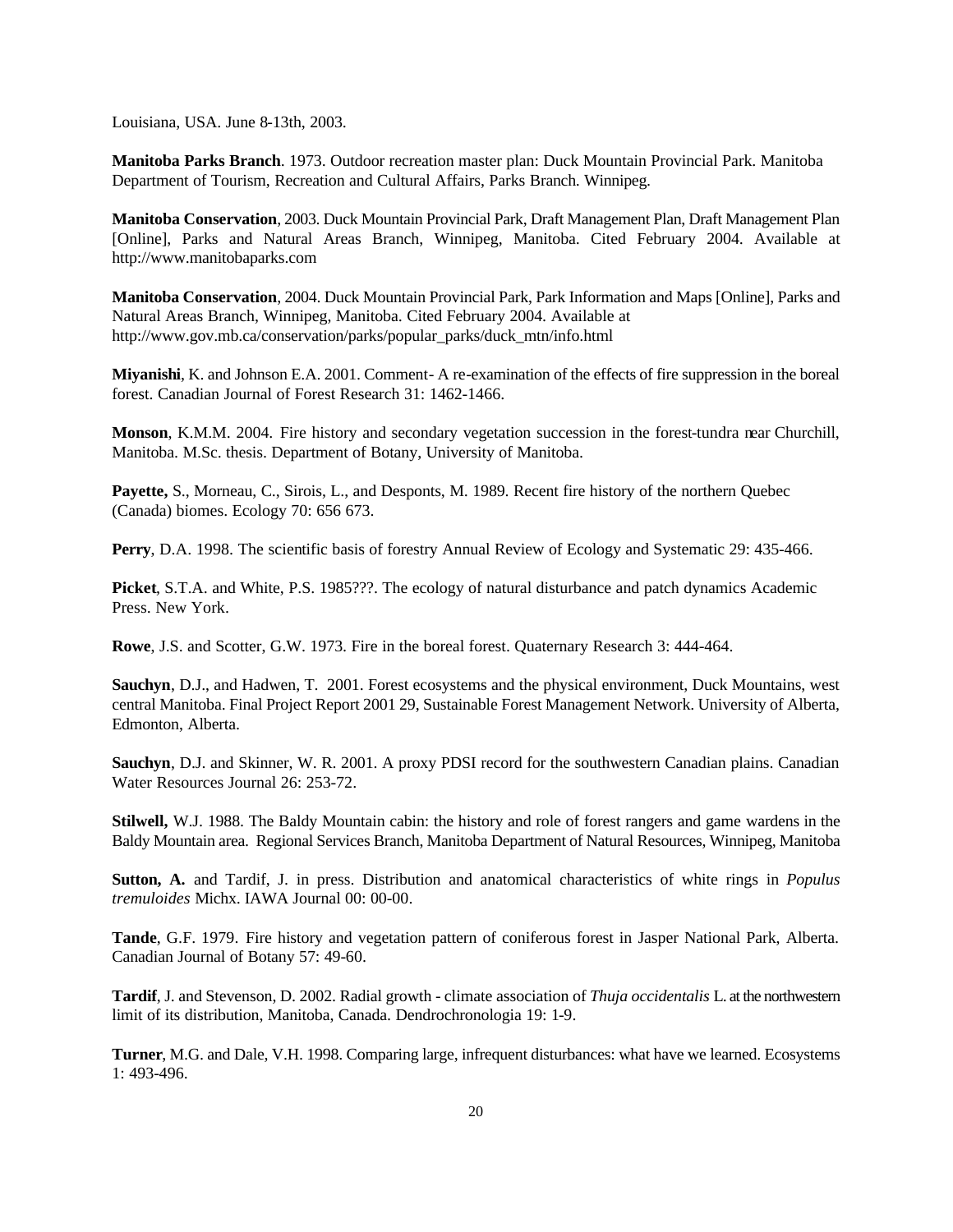**Turner**, M.G., Baker, W.L., Peterson, C.J. and Peet, R.K. 1998. Factors influencing succession: lessons from large, infrequent natural disturbances. Ecosystems 1: 511-523.

**Ward**, P.C. and Mawdsley, W. 2000. Fire management in the boreal forest of Canada. Pp. 66-84, In Kasischke, E.S. and Stocks, B.J. Fire, climate change, and carbon cycling in the boreal forest. Ecological Studies 138. Springer-Verlag, New York

**Ward**, P.C.; Tithecott, A.G. and Wotton, B.M. 2001. Reply- A re-examination of the effects of fire suppression in the boreal forest. Canadian Journal of Forest Research 31: 1467-1480.

**Weber**, M.G., and Flannigan, M.D. 1997. Canadian boreal forest ecosystem structure and function in a changing climate: impacts on fire regimes. Environ. Rev. 5: 145-166.

**Weir**, J.M.H. and Johnson, E.A. 1998. Effects of escaped settlement fires and logging on forest composition in the mixedwood boreal forest. Canadian Journal of Forest Research 28: 459-467.

**Wright**, Jr. H.E. 1974. Landscape development, forest fires, and wilderness management. Science 186: 487-495.

**Yamaguchi,** D.K. 1991. A simple method for cross-dating increment cores from living trees. Canadian Journal of Forest Research 21: 414-416.

**Zoladeski**, C.A., Wickware, G.M., Delorme, R.J., Sims, R.A. and Corns, I.G.W. 1995. Forest Ecosystem classification for Manitoba. Special Report 2, UBC Press, British Columbia.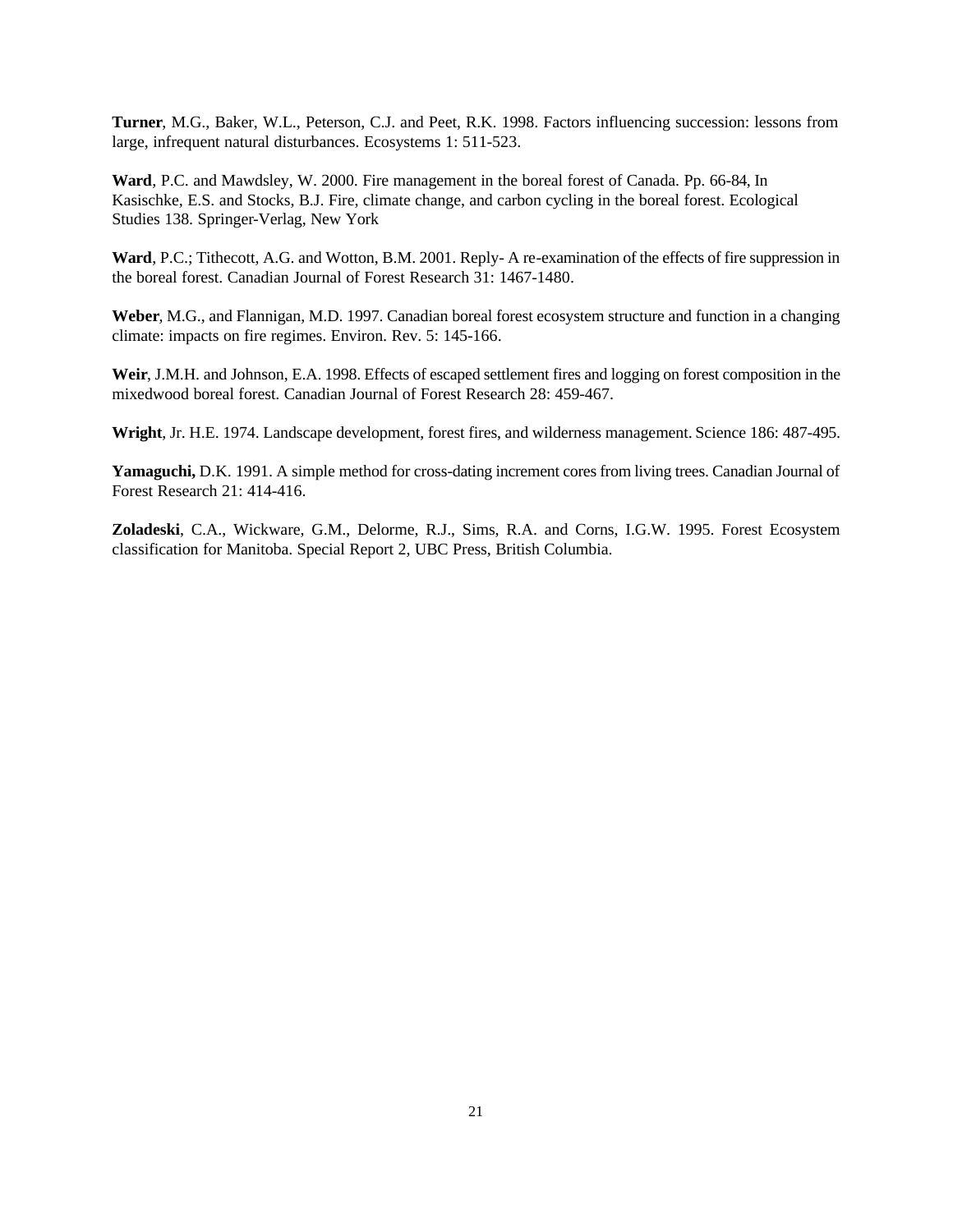Table 1: Comparison of the fire cycle estimation using different data set. The mean age of the DMPF provide an overall estimate of the fire cycle. The parentheses indicate the average annual percent of the landscape burned under the different fire-cycles. All negative exponential models were nonsignificant for the period 1960-2002 indicating extremely long fire cycle due to the near absence of fires in the landscape. The referenced area used for the Duck Mountain Provincial Park was 339,761 hectares. N.A.: Not available, N.S.: Non-significant negative exponential model.

|                              | Area burned as per<br>1880 | Area burned as per<br>2002 (only point data) | Area burned as per<br>2002 (including recent<br>fire maps) |
|------------------------------|----------------------------|----------------------------------------------|------------------------------------------------------------|
| Mean age $(\pm \text{ std})$ | 56 $(\pm 2)$               | 111 $(\pm 10)$                               | $108 (\pm 10)$                                             |
| Before 1880                  | $55-yr(1.82%)$             | $35-yr(2.86%)$                               | $36-yr(2.78%)$                                             |
| 1900-2002                    | N.A.                       | 625-yr $(0.16\%)$                            | 455-yr (0.22%)                                             |
| 1900-1960                    | N.A.                       | 278-yr (0.36%)                               | 200-yr $(0.50\%)$                                          |
| 1960-2002                    | N.A.                       | N.S.                                         | N.S.                                                       |

Table 2: Natural fire rotation for the current past calculated from the fire area maps obtained from Manitoba Conservation. The fire data covers the period 1914 to 2001. The time periods were chosen to emphasize major changes in the fire cycle. The parentheses indicate the average annual percent of the landscape burned under the different fire-cycles. The referenced area used for the Duck Mountain Provincial Park was 339,761 hectares. Note that the 1961-fire burned about 21,297 hectares (6.3% of the territory) and constitutes the largest fire in the record.

| Time period | Number of years | Reported<br>ignition | Area burned (ha) | Natural fire rotation<br>(years) |
|-------------|-----------------|----------------------|------------------|----------------------------------|
| 1914-2001   | 87              | 282                  | 60786            | 486-yr $(0.21\%)$                |
| 1914-1961   | 47              | 196                  | 60089            | $266$ -yr $(0.38\%)$             |
| 1962-2001   | 40              | 86                   | 697              | 19,501-yr (0.0051%)              |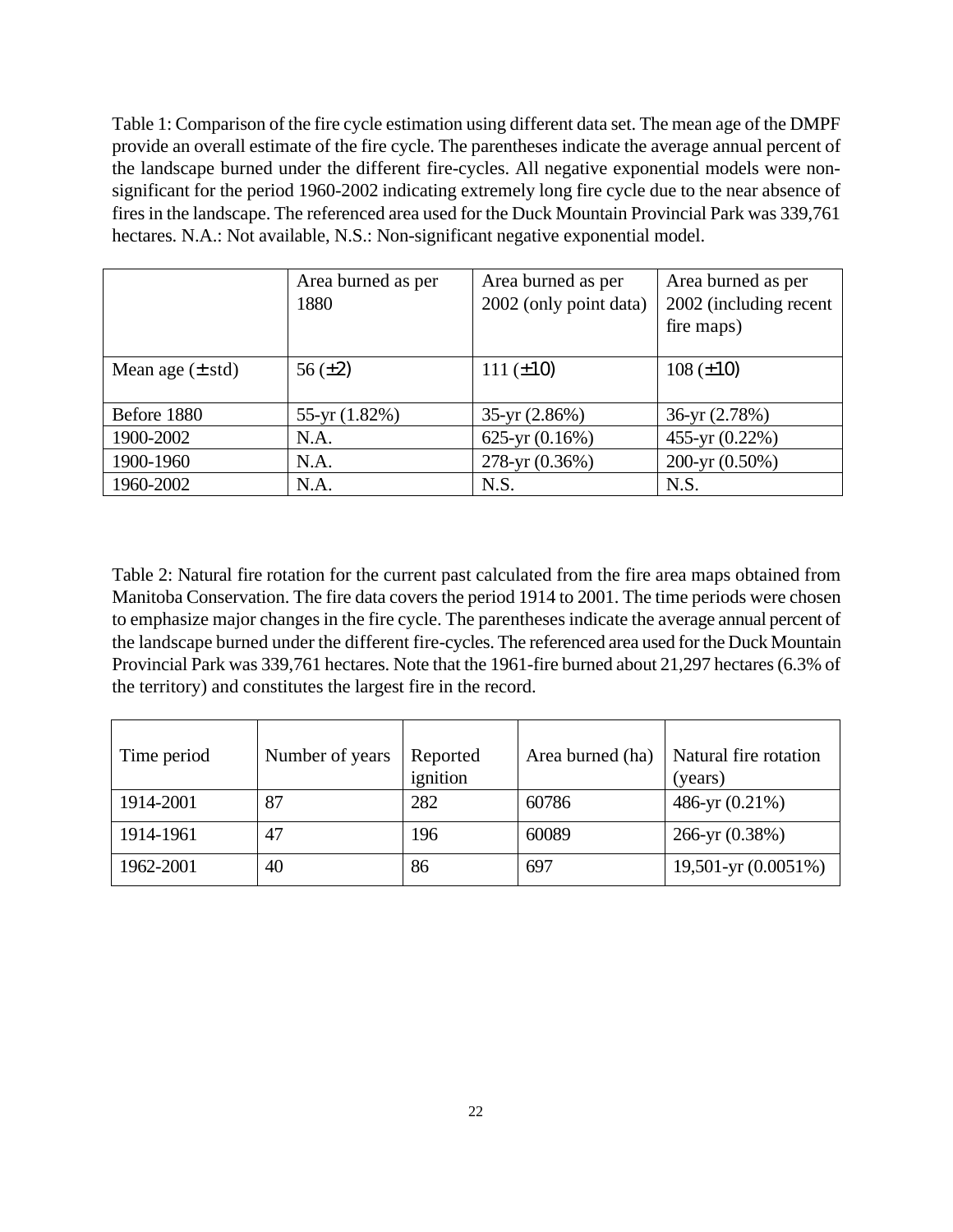

Figure 1: Map of the Duck Mountain Provincial Forest showing the location of the 1497 points used to determine the current time-since-fire map.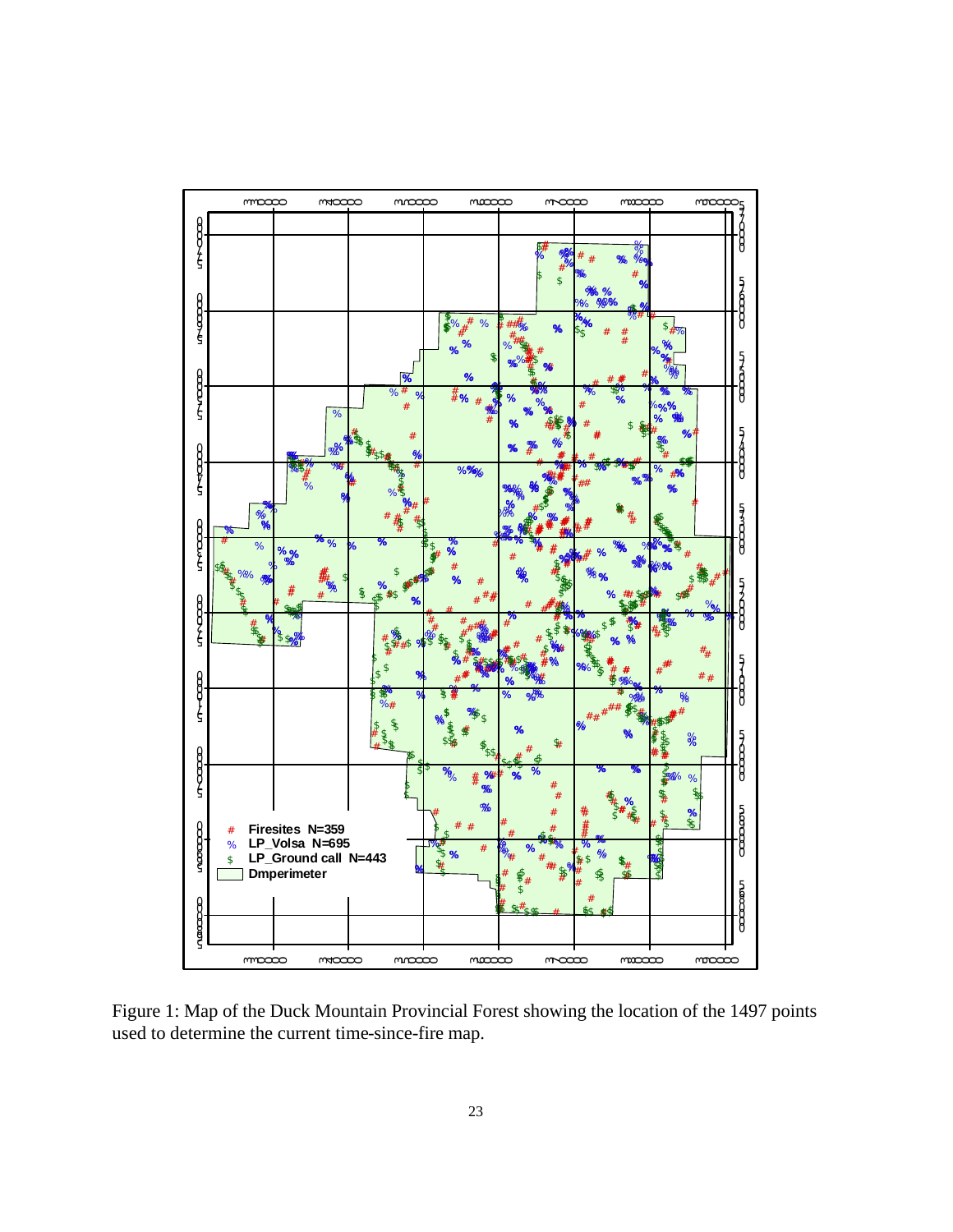

Figure 2: Time-since-fire distribution by species and/or stand types. Pba: *Pinus banksiana*, Pma: *Picea mariana*, Lla: *Larix laricina*, Ptr: *Populus tremuloides*, Poba: *Populus balsamifera*, Pgl: *Picea glauca* and Bpa: *Betula papyrifera*. The letter following the species indicates that stand origin was determined using either living trees (l, n=359 sites/dates) or snags (s, n=121 dates). Fire scar frequency is also indicated.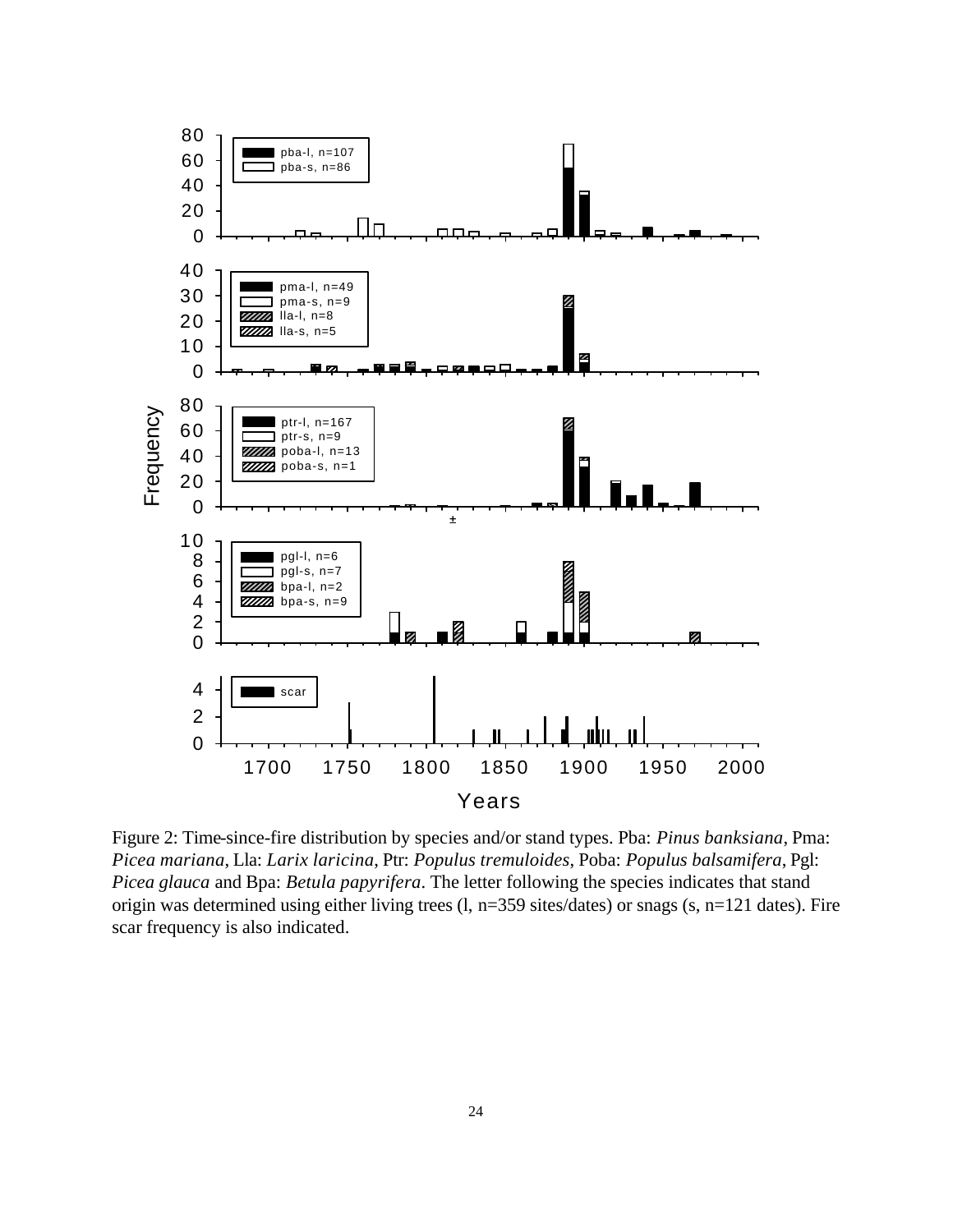

Figure 3: Tree-ring standard chronologies for four of the dominant tree species from the Duck Mountain Provincial Forest and frequency of fire scar dates. Pba= *Pinus banksiana*, Pma= *Picea mariana*, Ptr= *Populus tremuloides* and Pgl= Picea glauca. All chronologies start at a sample depth of five trees. The bold line refers to a running average.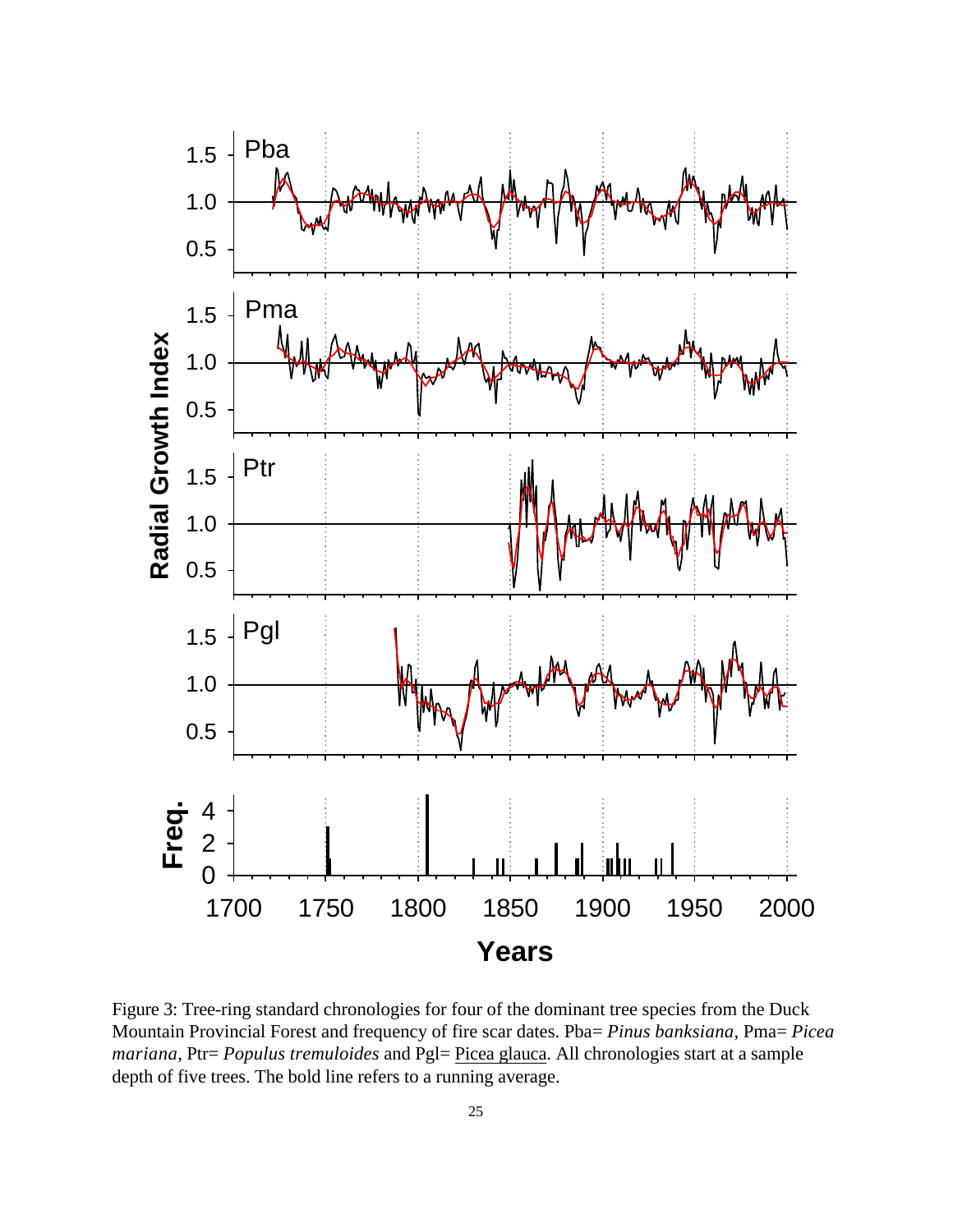

Figure 4: Time-since-last-fire map for the Duck Mountain Provincial Forest as of 2002 and including data obtained from Manitoba Conservation's archives (see methods). One can observed the numerous small fires occurring at the perimeter of the DMPF in the early  $20<sup>th</sup>$ century and the area burned in 1961 in brown at the centre of the map.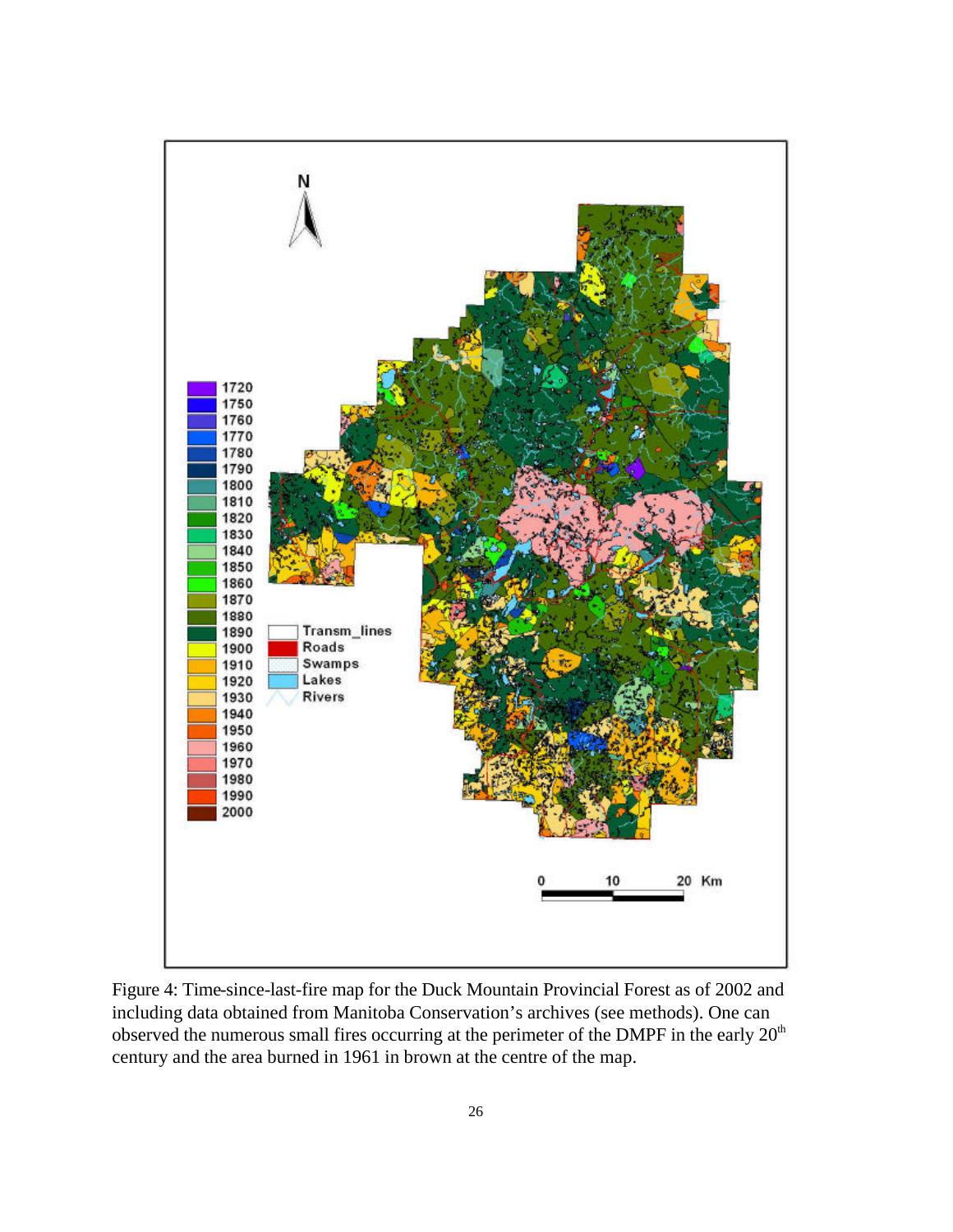

Figure 5: Time-since–last-fire map for the Duck Mountain Provincial Forest as if one was standing in the early 1900, immediately after the catastrophic burns of the 1885-1895 decade. The area burned in both 1880 and 1890 classes totalized 83% of the DPPF.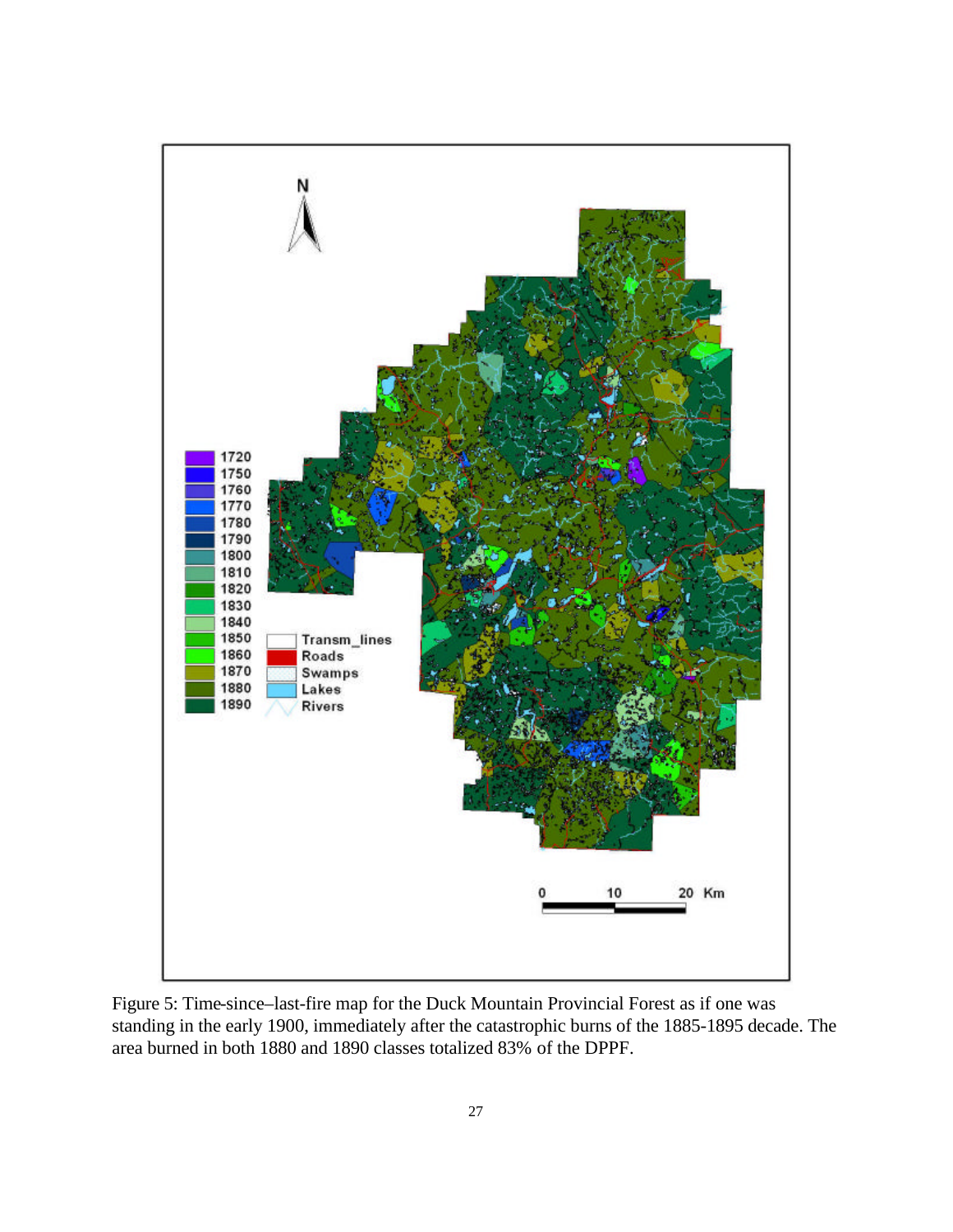

Figure 6: Time-since-last-fire map for the Duck Mountain Provincial Forest as if one was standing in the early 1880, i.e. before the catastrophic burn of the 1885-1895 decade. Large-scale fires may have occurred throughout the period covered as indicated by the colour scale.